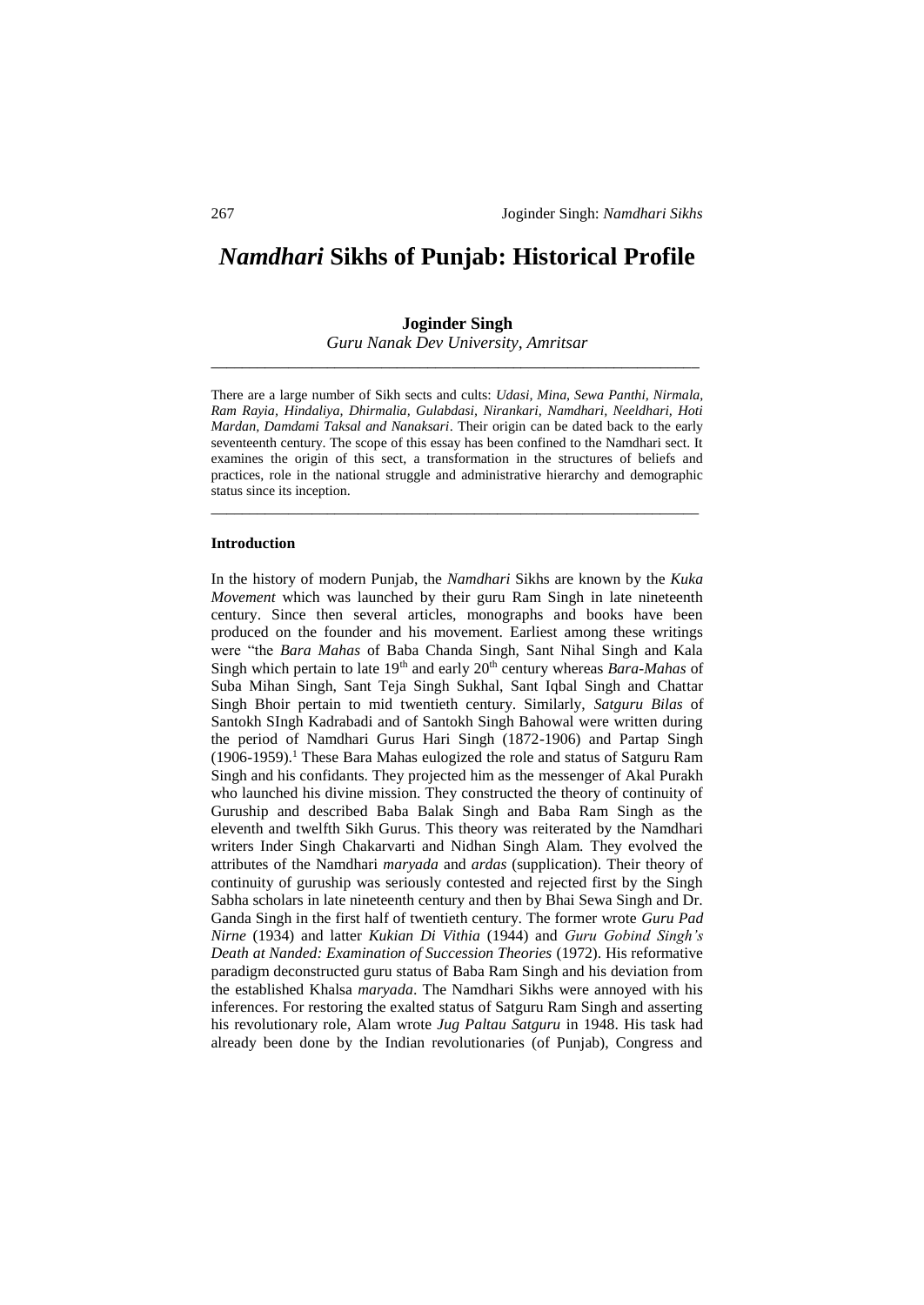Arya Samajist patriots. Sardul Singh Kavisher, a Congress leader, projected Baba Ram Singh as the harbinger of the Swadeshi and Non-Cooperation movements. Shaheed-i-Azim Bhagat Singh discovered anit-imperialist overtones in the Kuka movement. Subsequently, Jawahar Lal Nehru and Babu Rajinder Prasad remembered Baba Ram Singh and Kuka Singhs as the great patriots.<sup>2</sup>

The British officials were the first to perceive a threat from the Kuka movement to their raj. Denzil Ibbetson, who compiled the first Census Report of 1881, incorporated a sketch of Kukas in this report which became a standardized official version and was reproduced by the Census officials and administrator scholars Sir Muhammad Latif and Sir Lepel Griffin subsequently. Sir Muhammad Latif, while writing a comprehensive *History of the Punjab: From the Remotest Antiquity to the Present Time in 1891 included* a brief note on the 'Kuka Outbreak' in the last chapter of his work. For him 'the Kukas were orthodox sect of the Sikhs' founded by Baba Balak Singh and Baba Ram Singh. "Ram Singh was a man (who) possessed of considerable intellectual ability…. By degrees he acquired a great reputation among his followers for piety and sanctity".<sup>3</sup> Latif explained the Kuka Outbreak in terms of disorderly behaviour of the Namdhari guru's disciples and his teachings were 'more political in their nature'. " Under the guise of a religious reformer and a teacher of moral precepts, he harboured deep political designs..."<sup>4</sup> Sir Lepel Griffin (*Ranjit Singh* 1892) perceived organization of the Namdhari Guru and his 'fanatical disciples' as political organization. He noted that "the original movement was religious, an attempt to reform the Sikh practice and restore it to the character it possessed in the time of Govind Singh. As the sect grew in numbers, its ambition increased, till, at last, it preached a revival of the Khalsa and the downfall of the British Government".<sup>5</sup> Lepel Griffin was the Chief Secretary to the Punjab Government and noted the proceedings of the Kukas which 'caused a great amount of anxiety and trouble.'

The official perceptions of Kuka movement conveniently suited to the nationalist historiography. Fauja Singh wrote *Kuka Movement: An Important Phase in Punjab's Role in India's Struggle for Freedom* in 1965. M M Ahluwalia also produced his work *Kukas-The Freedom Fighters of the Punjab* in the same year. They argued that the programme of socio-religious reforms undertaken by Baba Ram Singh was essentially a spade work for political ends. They found that the religious idiom of the traditional leaders was an effective strategy for mass-mobilization. They used archival material comprehensively and adequately for corroborating their arguments and concluded that the Kuka Sikhs were pioneers in the Indian struggle for freedom. Since then Jaswinder Singh, Bhai Nahar Singh and Kirpal Singh reiterated that the Kukas were rebels and nationalists.<sup>6</sup> Several Namdhari writers produced their works following the paradigm of the nationalist historiography. Prominent among them are Tara Singh Anjan, H S Hanspal, Dalip Singh, Surinder Kaur Kharal, Suwaran Singh Virk, Sawaran Singh Snehi and Jagdish Singh Waryam. They eulogize the role of the Namdhari Gurus and Sikhs in national struggle profusely.<sup>7</sup>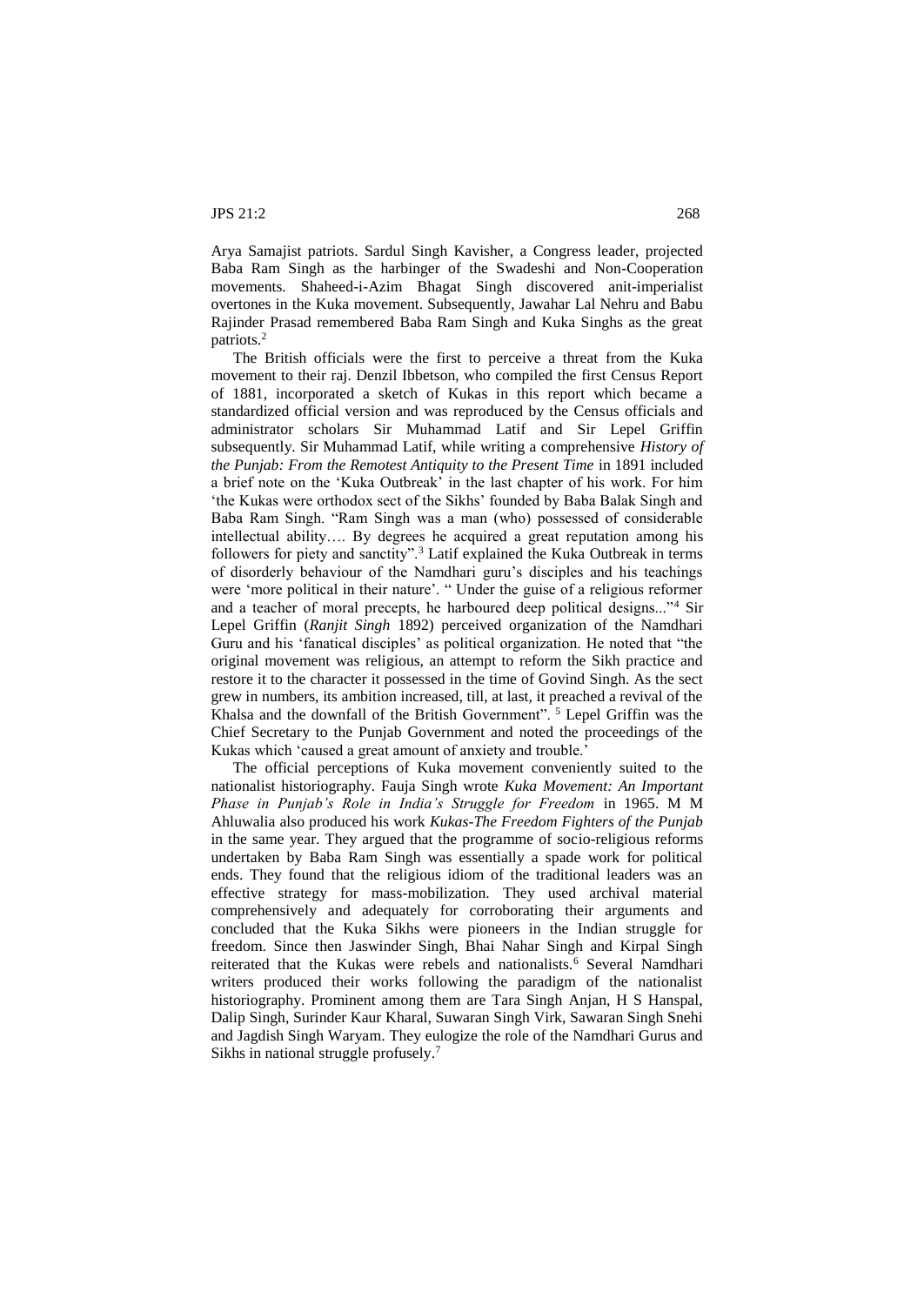Dr. Ganda Singh and Dr. Bhagat Singh refused to accept political perspective of the Kuka movement particularly its anti-British stance and nationalistic overtones. They got their articles published in *Punjab Past and Present in 1979* and raised some pertinent questions. These articles obliged the scholars including Namdhari to review their conclusions regarding the character of this movement and its impact. Nevertheless, W.H. McLeod's article "The Kukas: A Millenarian Sect of the Punjab" published in *Punjab Past and Present,* XIII-I, April 1979 added paradigm of millenarian character of the Kuka movement. He raised the status of 'Baba' Ram Singh to the *massiha* and who visualized a society free from discrimination and exploitation. For thousands of agriculturists and artisans 'Baba' was liberator. Very recently, Harjot Oberoi has examined McLeod's typology of Millenarian movement and suggests that the economic conditions of the Kuka and their milieu are contestable and Kuka's motivations transgressed the economic realm and operated at the cultural level.<sup>8</sup>

From the proceeding note it is clear that the main writings of the Namdhari scholars and professional historians just focus on the Kuka movement and have not given due attention to the role and status of the Namdhari Sikhs during the twentieth century Punjab. The recent two Ph.D Theses (Kuldeep Singh, 2000 and Babusha, 2012) and my three books (2010 and 2013), besides several articles, took a fresh look at the history of the Namdhari Sikhs since the inception of their movement. This essay summarizes the following perceptions: that (a) the mission of Namdhari Gurus Balak Singh and Ram Singh must be contextualized in the Sikh scriptures and traditions; (b) Namdhari Guru Ram Singh was a strong protagonist of the Khalsa order and raj; (c) a radical transformation have taken place in the demographic and socio-cultural realm of the Namdhari Sikhs of Punjab since the inception of their sect and (d) the Namdhari leadership improvised the socio-religious and administrative order of Satguru Ram Singh and introduced new institutions in the wake of new concerns and challenges.

#### **Demographic Profile**

The Namdhari Sikhs form a small religious community in Punjab. Outside Punjab, they are microscopic in Haryana, Himachal Pradesh, Rajasthan, Delhi and Uttar Pradesh. Outside India, hundreds of their families have settled in Thailand, Australia, African countries, USA, Canada and England since the beginning of Punjabi diaspora in late nineteenth century. In and outside Punjab, they belong to agriculturist, artisan and menial castes. At present, more than half of the Namdhari following in Punjab belong to the agriculturist castes: *Jats*, *Sainis*, *Rajputs* and *Kambojs*. The artisans comprise *Ramgarhias*, Parjapats, Chhembas, Suniaras, Nais, Julahas, Mehras and *Ramdasias/Mazhabis*. There is marginal but important segment of *Aroras* and *Khatris* whereas the *Brahmins* and *Banias* are exceptions.

This demographic status is the result of the response of the various Sikh occupational castes since late 19th century. During this period, the Jat Sikhs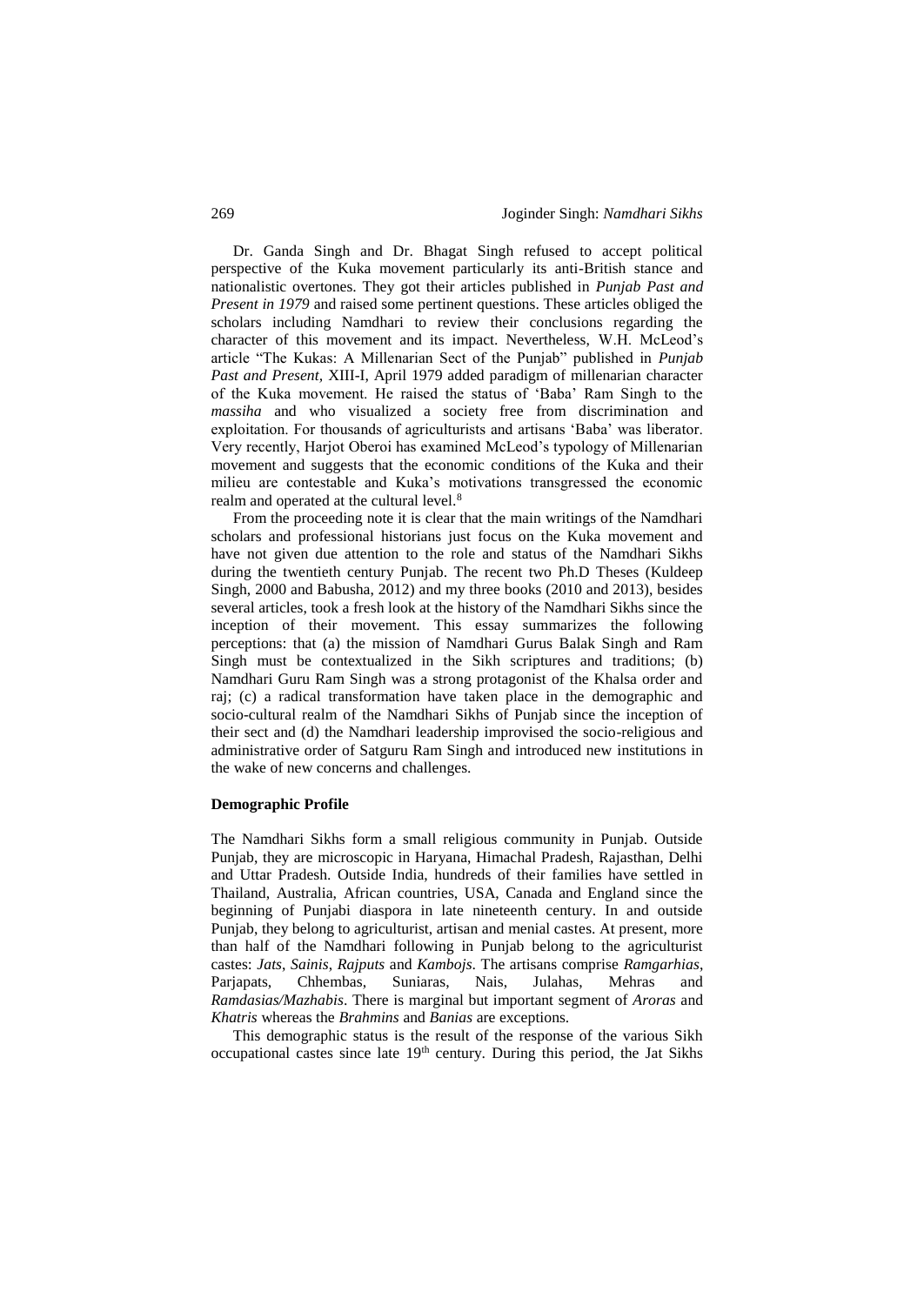responded to the mission of Namdhari Guru Ram Singh in a big way and their rate of conversion was 32% but in due course of time, this rate declined to 14% whereas the rate of conversion of the *Ramgarhia* Sikhs doubled i.e. from 12 to 22%. Nevertheless, throughout the period, the Jat and Ramgarhia castes maintained their numerical hegemony. The Namdhari agriculturists and artisans, by and large, belonged to the deprived section of the agrarian society of Punjab. This can be inferred from the police list of influential Kukas which states that the Kuka converts came from the 'poor Jat Sikh cultivators, *Tarkhans, Chamars and Mazhabis'*. <sup>9</sup> Nevertheless, the police report does not refer to the Kuka converts from the 'minor' agriculturist castes like Saini, Rajput and Kamboj. Similarly, it does not enlist the converts from Arora, Khatri and Bania castes. In the Census Report of 1881 and District Gazetteers of Rawalpindi and Ludhiana, we find references to the prominent Kukas of mercantile as well as minor agriculturist castes. For instance, the founder of Namdhari mission was Baba Balak Singh, who was Arora by caste. His followers too were Aroras and Khatris. The prominent among them was Suba Gurcharan Singh (Arora) who 'travelled all over Afghanistan, visiting Kandhar, Ghazni, Bokhara and Kabul, and met with considerable proselytizing success amongst Aroras and Suniars'. Another prominent Namdhari Arora was Bhai Kahn Singh who was nephew of Namdhari Guru Balak Singh. Among the Namdhari Khatris were Baba Jagat Singh, Baba Kanhiya Singh, Suba Kartar Singh Bedi, Sodhi Hira Singh and Sardar Lehna Singh.<sup>10</sup>

Majority of the agriculturists under the colonial rule suffered in terms of mortgaging their landholdings to the *sahukars* (moneylanders) for paying land revenue in cash and meeting their social requirements. Consequently, the Namdhari agriculturists too (like their counterparts) went under debt. They further suffered from the agrarian legislation of the colonial rulers. Similarly, the artisan and menial castes were too victims of this legislation. Moreover, both agriculturists and non-agriculturalists were victims of social evils, customs of *sati* (a ritual of wife-burning on husband's pyre), female infanticide and dowry. As we shall note, Namdhari Guru Ram Singh and his successors addressed to the socio-economic problems of their followers belonging to these occupational castes. However, effects of colonial agrarian legislation on these followers were primary factors which determined the rate of their conversion to the Namdhari mission. As a result, their numerical strength, as noted above, varied from time to time.

The partition of Punjab in 1947 radically transformed the demography of the Namdhari community. Thousands of Namdhari agriculturists and artisans were forced to quit their native villages and towns of the West Punjab (Pakistan) and migrate and resettle in the villages and towns of the East Punjab (India). More than 80% of the Namdhari migrants came from District Sialkot. The patterns of their migration and settlement were not different from their counterparts- Hindus and Sikhs. They were victims of communal violence, financial and physical hardships. However, it was Namdhari Guru Partap Singh who played an important role in the processes of resettlement of these migrants. He purchased thousands of acres of land in the present District of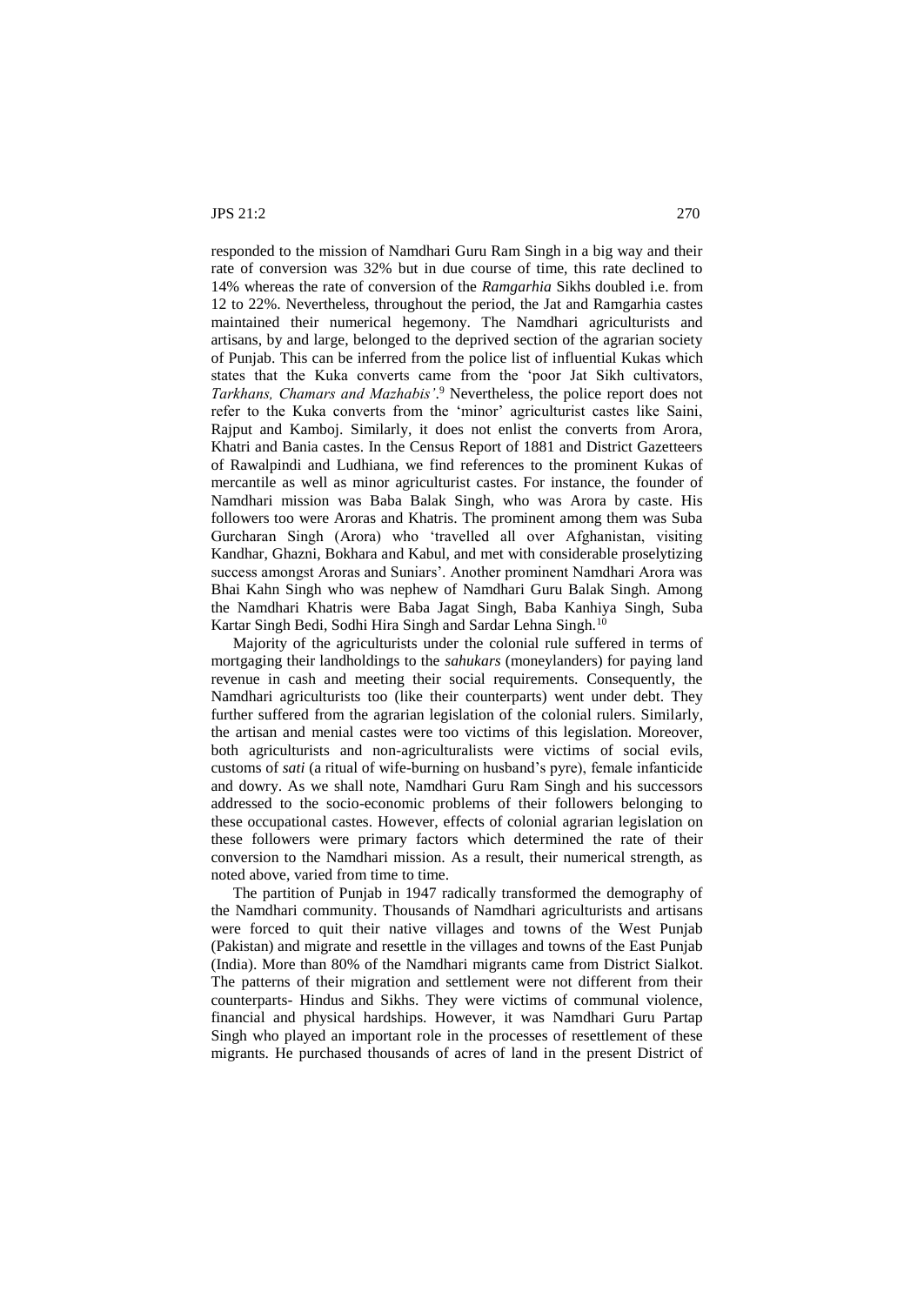Sirsa (Haryana), developed a headquarters known as Jiwan Nagar, got special permission from the then Rehabilitation Commissioner to allow Namdhari migrants to settle there and distributed landholdings to the agriculturists as well as artisans. Similarly, he distributed landholdings to his followers in Bir Bhamarsi, District Patiala. He also prevailed upon the then ruler of Mandi town (Himachal Pardesh) to allow his followers, mostly Khatri and Aroras, to stay in this town permanently. Similarly, he prevailed upon the Deputy Commissioner of Kapurthala to assign small plots in Bhulath for his migrant followers. Nevertheless, the resettlement of the Namdhari agriculturists in the Districts of Hoshiarpur, Gurdaspur, Kapurthala, Fatehgarh Sahib and Ferozepur was motivated by the spirit of *bhaichara* and availability of agriculture land. The official policy of group-settlement was too complimentary to their pattern of rehabilitation.<sup>11</sup> Similarly, the pattern of resettlement of migrant artisan families was marked by the spirit of *bhaichara* (caste brotherhood) religious brotherhood and availability of sources of livelihood. They were helped by their relatives and *gurbhais* (co-religionists) who lived in the urban centres of the East Punjab. Moreover, the official policy of building camps and towns for these migrant families helped the migrant Namdhari families to come together and live in the same localities. Preet Nagar in Jalandhar city is an example of this pattern of re-settlement.

The creation of Indo-Pakistan border (1947), the militant movement in the last quarter of twentieth century and rural to urban migration for better urban facilities and job avenues were other major variables which formed Namdhari nucleus in the cities of Amritsar, Gurdaspur, Jalandhar and Ludhiana. The creation of Indo-Pakistan border produced two-types of problems for the artisans. First was the security problem. The anti-social elements like thieves and smugglers frequently crossed the border for transporting goods including intoxicants and live-stock. They also created communal violence. Moreover, two Indo-Pakistan Wars (1965 and 1971) further created a sense of insecurity and defused initiatives for the trade and industrial developments. Secondly, the Indo-Pakistan border destroyed prospectus of development of its towns. Consequently, like their counterparts, the Namdhari businessmen and artisans too left their native places and resettled in the cities of Amritsar, Jalandhar and Ludhiana.<sup>12</sup>

The militant movement in the last quarter of twentieth century became a major catalyst of rural to urban migration. The people, irrespective of their caste and creed affiliations, lived under the dread of terrorists when they indulged in threats, abductions, extortions and rapes. Situation took the worst turn when the leaders of terrorist outfits vied with one another to glorify their so called achievements. The quick way of self-adulation was sought through the infliction of punishment to the *mukhbars* (informers) and *dokhis* (enemies) of the Panth and Khalistan. For the Khalistanis, the Namdhari Sikhs like the Nirankaris were too *Panth dokhis* (enemies of the community) as they indulged in *manmat* (self-orientation) and worshiped *dehdhari guru* (embodied guru) and performed *ardas* (supplication) in the name of twelfth guru. Several Namdhari *mahants* (priests) and leaders (*subas* and *pardhans*) became victims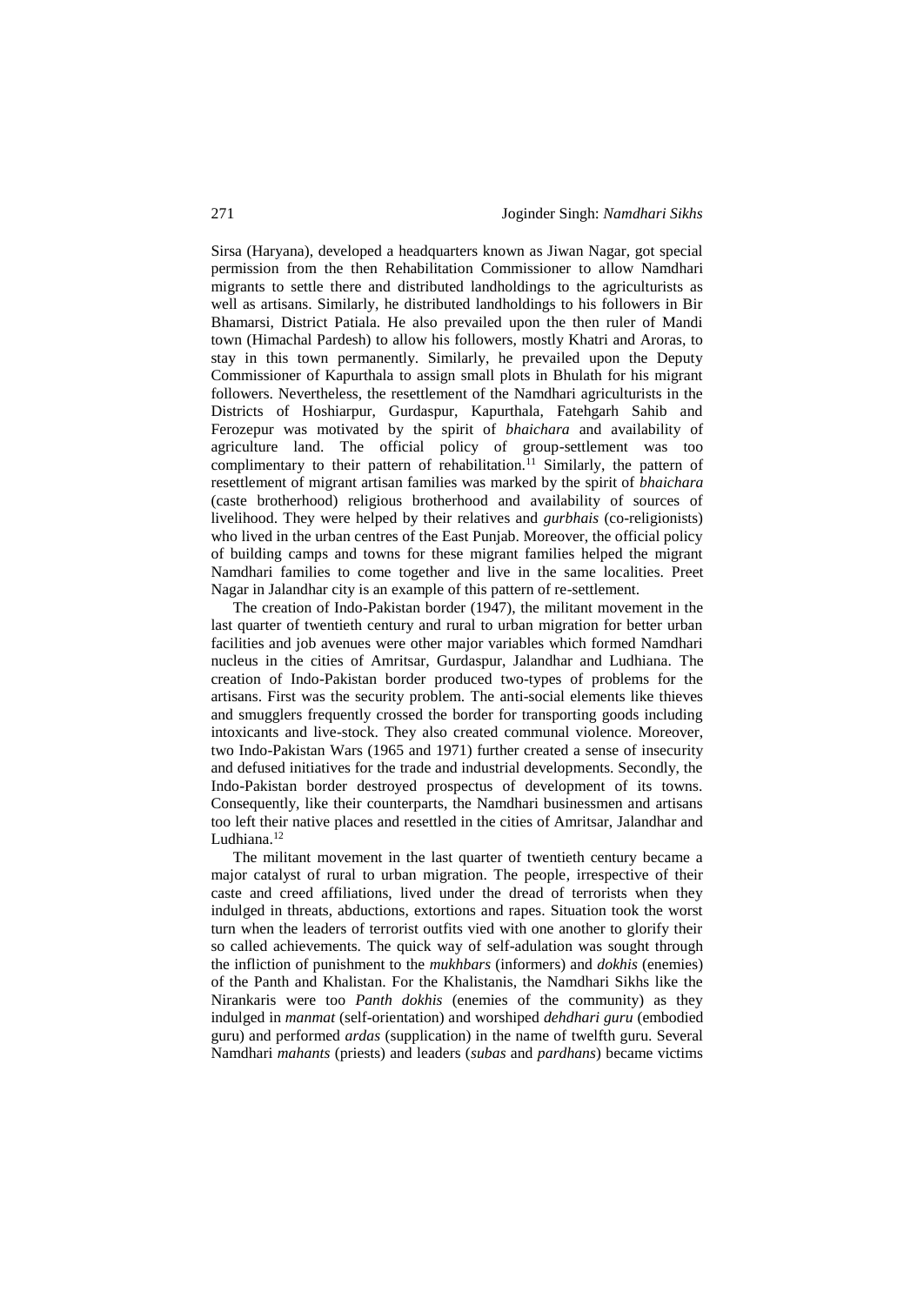of assaults of terrorists. In the wake of this threat, several Namdhari families migrated to those urban centres where they could earn their livelihood and settle permanently.<sup>13</sup>

In the normal times too, the Namdhari agriculturists and artisans continue to migrate to the urban centres for availing the civic facilities and job avenues. Among the artisans, the percentage of migration of the Namdhari Ramgarhias is higher as they get skilled or semi-skilled jobs in the industrial towns. Some of them have established their own manufacturing units and opened showrooms. Similarly, the entrepreneur Namdhari agriculturists (mainly Jats) too have moved to the urban centres and started their own business of transportation, manufacturing units and commission agents. They are followed by the small and marginal farmers. They have acquired higher and technical education and professional jobs or have set up small manufacturing units. As a result of this migration the concentrations of the Namdhari Sikhs can also be seen in several towns and cities of Punjab.

#### **Consolidation and Anti-Colonial Struggle**

The founder of Namdhari community was Baba Balak Singh (1785-1862) who revived the Sikh tradition of monotheism and emphasized *nam-simran,* rejecting all forms of ritualism and exhorting the man to worship God alone. He asked his followers that they should offer *prasad* (sacred food) of rupee one and four *annas* in the name of God. He instructed his followers to take bath twice a day; to keep one small symbolic sword in the *pagri;* earn livelihood by honest means and eat food cooked only by the *Gursikhs.* He further asked them to lead ethical life and avoid indulgences. He prohibited the use of meat, tobacco and liquor. He also started *anand riti*. 14

The impact of his mission was evidently considerable. As per Namdhari tradition, he administered *gur-mantar* to Ram Singh and appointed him as his successor in one of the gatherings held at Hazro. However, this version has been contested by the official account which states that there were three claimants namely Lal Singh, Kahn Singh and Ram Singh. According to this version, Lal Singh stayed back at Hazro whereas Kahn Singh and Ram Singh shifted to Amritsar and village Bhaini Ararian respectively.<sup>15</sup>

However, Namdhari Guru Ram Singh extended the scope of teachings of his spiritual predecessor and revived the Khalsa traditions. In all probability, he received these traditions from the rahit-namas of 18<sup>th</sup> and 19<sup>th</sup> centuries but gave primacy to the teachings of Granth Sahib and Dasam Granth. For the socio-political mission, he referred to the Prem Sumarag and Sakhi literature.<sup>16</sup> According to Namdhari tradition, he organized a congregation on the day of Baisakhi of 1857 A.D. and administered *amrit* (nector) of *khande-ki-pahul*  (initiation by double edged sword) to five Sikhs. He unfurled the flag of Sant Khalsa which was triangular in shape and white in colour.<sup>17</sup> Kahn Singh Nihang of village Chak, Malerkotala State; Labh Singh Ragi of Amritsar; Atma Singh of Alo Muhar village, District Sialkot; Bhai Naina Singh Wariyah, Amritsar District and Sudh Singh of village Durgapur, District Jalandhar were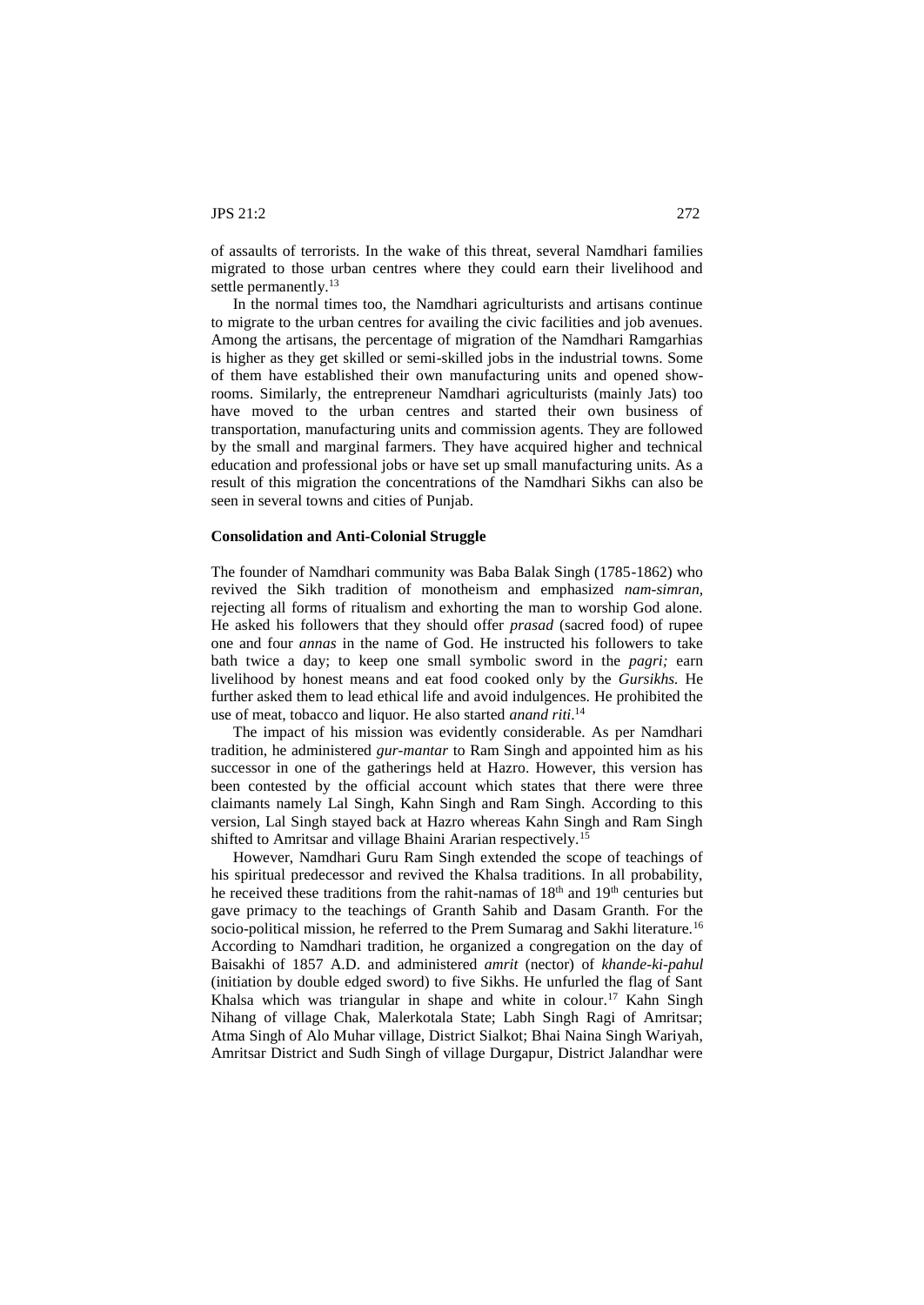first to be initiated into the order of Sant Khalsa. Afterwards several people from the congregation took *amrit*. <sup>18</sup> The Namdhari tradition claims that spiritual master Ram Singh administered *khande-di-pahul* to the women which was an exceptional ritual in the mid-19<sup>th</sup> century Punjab.

The Namdhari Guru, in all probability, got the concept of Sant Khalsa from Prem Sumarag. In the beginning of its first Chapter, this granth mentions that with Akal Purakh's blessings, the Sant Khalsa would be formed in the age of *Kalyuga*. The granth also mentions the date and time of its formation. It further mentions that in the age of *Kalyuga,* a messenger of Akal Purakh would appear in the form of human being for destroying the enemies of the Panth and false gurus on the one hand and removing the ignorance of the people and reaffirming their faith in Akal Purakh on the other*.* The Sant Khalsa would usher an era of *Satjug*. <sup>19</sup> The word Satjug (*Sat + Yuga*) signifies a period of time when righteousness, compassion and austerity were observed by the people. Most probably Ram Singh wanted to revive that period. For the Sant Khalsa, he introduced a strict code of discipline. Accordingly, they were required to lead pure and clean lives attuned to the Name of God; develop regular and disciplined habits. They were to rise at 3.00 a.m., brush their teeth, bathe and recite the Name of God, especially the *Chandi di Var -* Guru Gobind Singh's composition.<sup>20</sup> Recitation of Chandi di Var was invoke to inculcate the martial spirit among the members of the Sant Khalsa so that they could fight against tyranny. He laid down a specific mode of reciting Chandi da Path in an assembly which lasted for two to three days.<sup>21</sup> Moreover, he also made an arrangement for the training of young Sant Khalsa in the use of *gadka,* horseriding and weapons. Already distinct in physical appearance, he wished that the Sant Khalsa should feel as if they were 'the eclectic', while others were *mlechh,* unclean. For that matter, he taught them the virtues of purity and truth. He ensured that 'on initiation all vices are supposed to be foresworn, such as lying, stealing, drinking, adultery etc.' The Panchayat system was revived for punishing the offenders and bringing them back to the path of religious purity.'22

Since the formation of Sant Khalsa, the Namdhari followers multiplied into thousands and spread over to villages and towns of *Malwa*, *Doaba* and *Majha* regions. The Namdhari Guru realized that he should have a team of deputies and local leaders to carry on his missionary work. In the initial stage, he formed a council comprising six members and assigned the task of propagation to them in their respective areas: Jawahar Singh in Amritsar, Kahn Singh in Nabha, Patiala and Sangrur, Sahib Singh and Brahama Singh in the Majha region; Sudh Singh and Lakha Singh in Doaba.<sup>23</sup> Later on, he evolved Subasystem appointing seventeen deputies in different areas of Punjab. In each district there was one suba who coordinated the work of the local functionaries. Next to the subas were *naib-subas* (deputies), *jathedars* (leaders of the groups) and *granthis* (scripture readers).<sup>24</sup>

Ram Singh undertook the task of *gurmat* (guru's message) propagation. He revived the Sikh tradition of *Kirtan* (singing praise of God). He wished that through the kirtan his followers should have personal experience of heavenly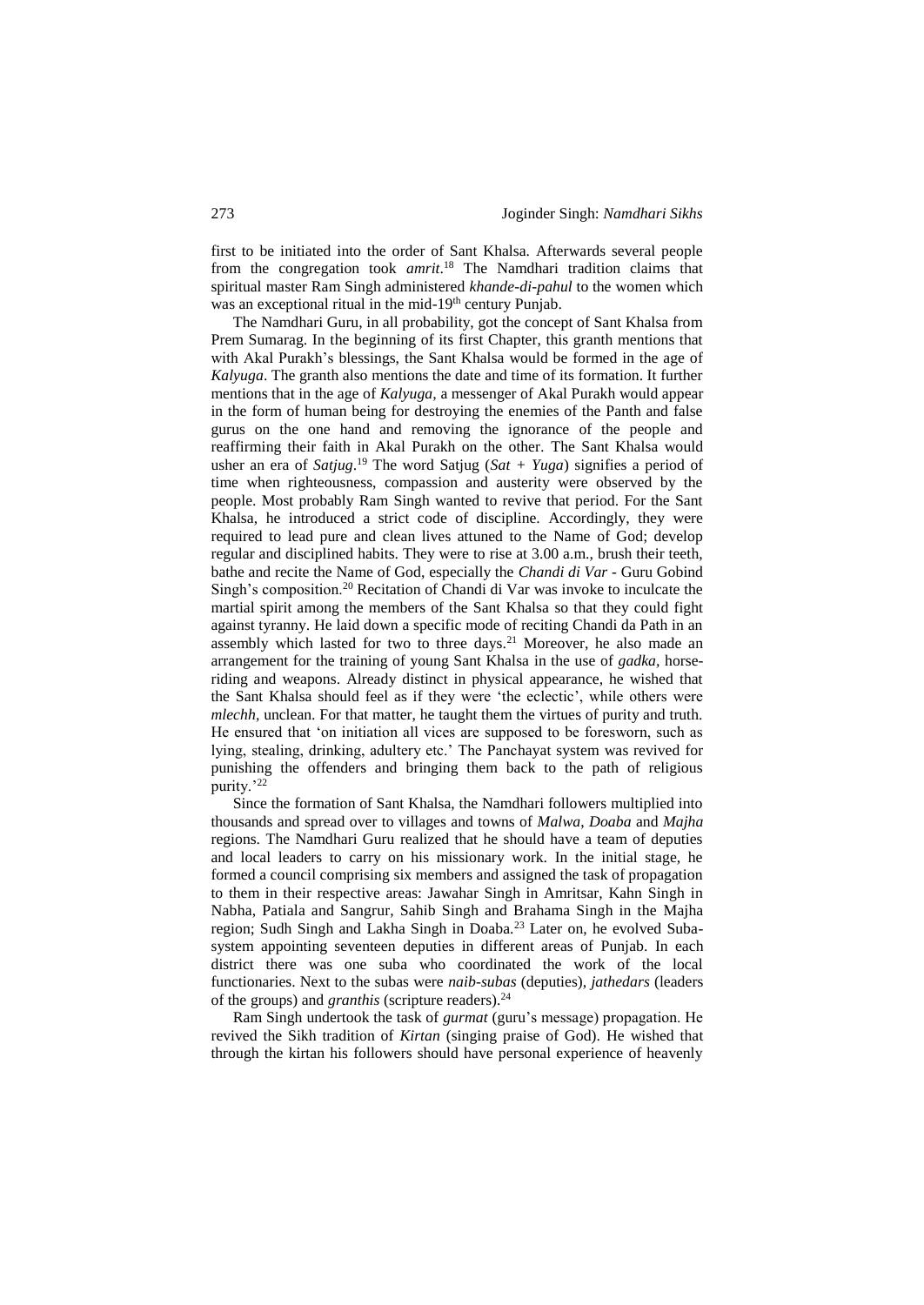joy and spiritual ecstasy. Some of his followers while reciting the name of God lost control over their senses and emitted shrieks, their turbans fell off. It was from this state of religious and ecstatic frenzy that they came to be known as Kukas - shriekers. These Kukas recited *shabad* (hymns) on the top of their voices accompanied by *dholaks* and *chhehane*. <sup>25</sup> He employed professional singers (*ragis* and *dhadi Jathas*). These *jathas* were deployed in the different areas: the ragi jatha of Bhai Ditu and Bhai Fakira in District Sailkot, ragi-jatha of Bhai Prem Singh and Bhai Kirpal Singh in Bhadaur, Malwa, ragi-jatha of Bhai Tara Singh and Bhai Pali (of Attari, Amritsar) in Majha area and ragijatha of Bhai Suba Singh in Doaba area. They sang the songs of bravery of the Sikh heroes in the religious congregations. To keep these ragis and dhadis under discipline, Namdhari Guru instructed his *sangat* to observe austerity in extending hospitality to them. The singing jathas were given food and Rs 1/ for other expenses.<sup>26</sup> Besides, he revived the tradition of reading and reciting gurbani and performing *bhog* (closing ritual of recitation of scripture) of the Adi-Granth. For instance, in most of the existing *dharamsalas* (religious places), the *mahants* and *pujaris* (priests), *bhais* (a learned Sikh) and granthis neither recited gurbani in the morning or evening nor performed bhog of Adi-Granth. He was pained to know that the sacred Sikh scriptures were kept in the almiras. He got the copies of Adi-Granth printed and made them available to his followers. He established and repaired the old dharamsalas.

Namdhari Guru Ram Singh undertook extensive tours of villages and towns of Punjab for reaching straight to the people, understanding their problems and aspirations and disseminating the programme of social reforms. In these tours, he was accompanied by his troupe comprising 100 to 500 followers including ragis, granthis and *parcharaks* (preachers). Wherever he went, the local Namdhari *sangat* (congregation) made arrangements for holding religious congregations (*diwans* and *hollas*). He himself held religious discourses and the ragis and granthis recited gurbani and performed kirtan. Besides, he undertook the pilgrimages of the following places Harmandir Sahib, Amritsar; Nankana Sahib; Gurdwaras at Muktsar and Anandpur Sahib. Most probably, Namdhari Guru was the first religious leader who challenged the vested interests of the priestly class comprising Mahants and Pujaris who were in possession of historical gurdwaras. He found that the custodians of *devidvars, shivdvaras* and *mandirs* (Hindu worshipping places) were parasites who made these places means of extortion. His staunch followers, as the British officials noted, held these custodians and places in contempt. Being the devotee of Akal Purakh, he found that the idols and idol worship were insult to God.<sup>27</sup> Translating his belief into practice, his staunch followers (Kukas) started desecrating and demolishing the sacred places of the Hindus and Muslims alike. One of such sacred places of the Hindus was located between the village of Chuhar Bhaini and Chote Borshu in District Ferozepur. The Kuka zealots Waryam Singh, Fateh Singh and Jaimal Singh destroyed this place on September 1, 1866.<sup>28</sup> Similarly, the Kukas (*Mazhabis*) destroyed twenty seven graves, located at village Khatri Kose. When these Kukas were destroying these graves, the villagers protested and resisted Kukas' action. As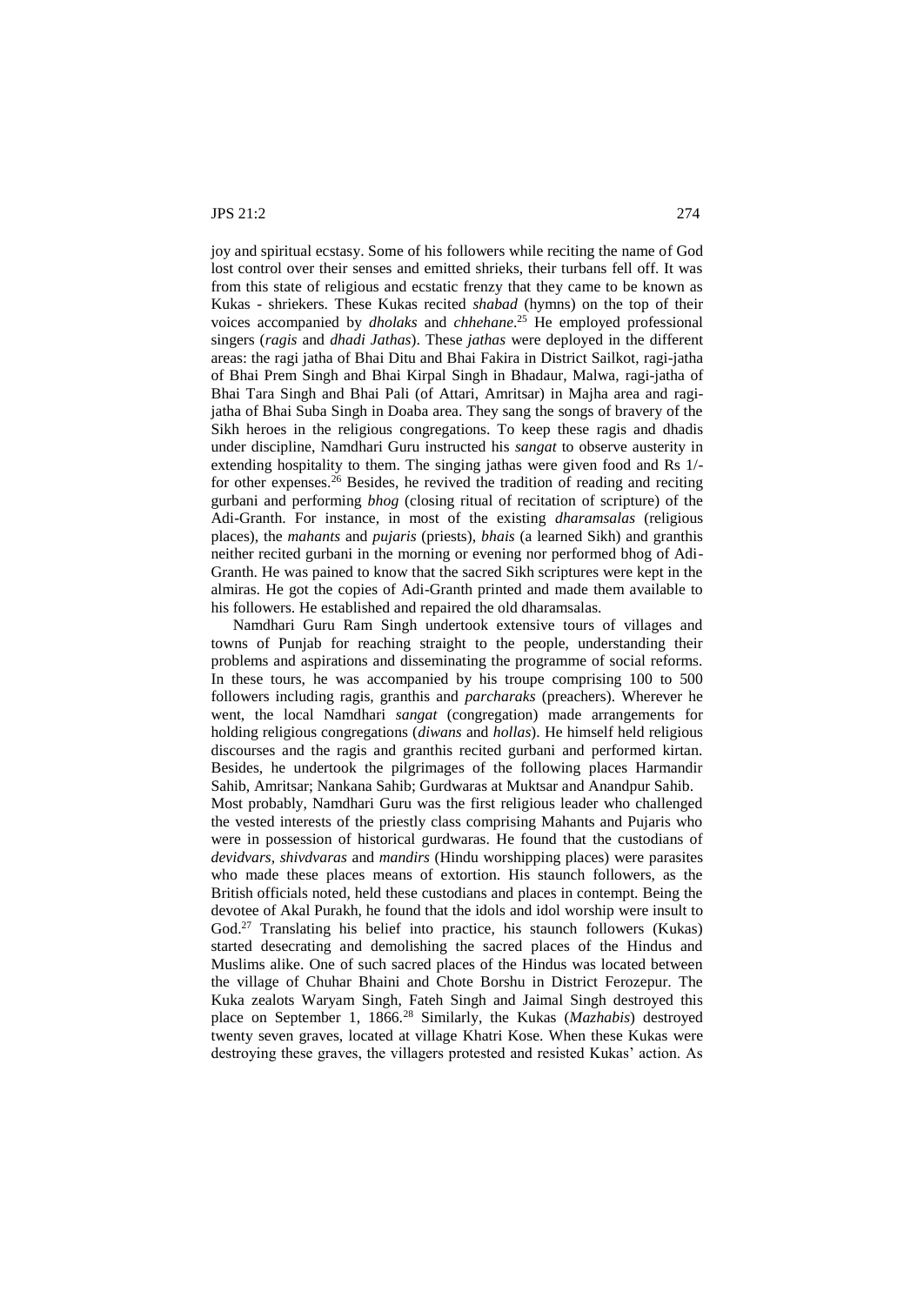a result, violent clashes took place injuring relatives and friends to whom these graves belonged.<sup>29</sup> The British Government was alarmed of such incidents and arrested these Kukas. They were put on trial and awarded with various punishments. It seems that Kukas' intention was to eliminate fear and superstitions prevalent among the common people. They wanted to tell the rural population that there was no supernatural power which could harm them.<sup>30</sup> The incident of destruction of graves and tombs in the day light projected the heroic image of the Kukas. They conveyed the message to the people that worship of graves and tombs was futile and useless. Nevertheless, these acts were fraught with dangerous implications.

Namdhari Guru and his followers also confronted the Mahants and Pujaris who were in possession of historical gurdwaras. His confrontation with the priests of Gurdwara Keshgarh Sahib brought basic religious differences to the forefront. The priests alleged that Namdhari Guru was not *gurmukh* (guru's Sikh). They argued that that (a) he set himself as a Guru, (b) he whispered a *mantar* (mystic word) in the ear of a convert whereas practice was to administer *amrit,* (c) he made a convert to repeat *Janam Guru* Hazro *Aur Basi Guru Bhaini* whereas the actual practice was that *Janam Guru Patna Aur Basi Guru Anandpur* and (d) Kukas' turbans fell off on their shoulders in the state of frenzy in the presence of Guru Granth Sahib. It was a Sufi not Sikh practice. The Namdhari Guru evaded to answer his deviation of the Sikh tradition and said that pujaris failed to appreciate his religious reforms and counter charged them for their indulgences like drinking, lying, and female infanticide etc. He further alleged that the priestly class was creating rifts in the Panth itself. He reiterated that he was a servant of God and revived the maryada (code of conduct) of tenth Guru. He told the priestly class that it was he who inspired hundreds of people to read and recite gurbani.<sup>31</sup>

The Namdhari Guru could see the reason for which the wealthy and priestly classes were opposed to his followers. He noted that right from Guru period onward there had been a contradiction between the rich and poor people. The latter aspired for the spiritual quest whereas the former perceived a threat from the poor. He quoted Guru Nanak's verse in this context. If his contemporary rich people opposed the Namdhari Sikhs, it was not a surprise to him. He said that they were the cursed people and crying foul was their habit.<sup>32</sup> He used the term *dhanaad* (wealthy) for the rulers comprising British and landed aristocracy. The latter submitted a memorandum to the then Lieutenant Governor, Punjab and extended their full support to the British and asked it to crush the wicked sect of the Kukas. However, he noted that this ruling class did not appreciate the fact that the Namdhari Sikhs were Guru Gobind Singh's creation. If the Namdhari Sikhs had made successful strives, it was due to Guru's grace. In contrast to the behavior of the rulers, the Namdhari Sikhs alone performed *akhand paths* (continuous reading of Guru Granth Sahib) and mediated on the name of God.<sup>33</sup>

To encounter the temporal might of the Sodhis, Bedis, Mahants and Pujaris, the Namdhari Guru Ram Singh asserted that his Sant Khalsa was the actual creation of Guru Gobind Singh and his own mission was divine mission.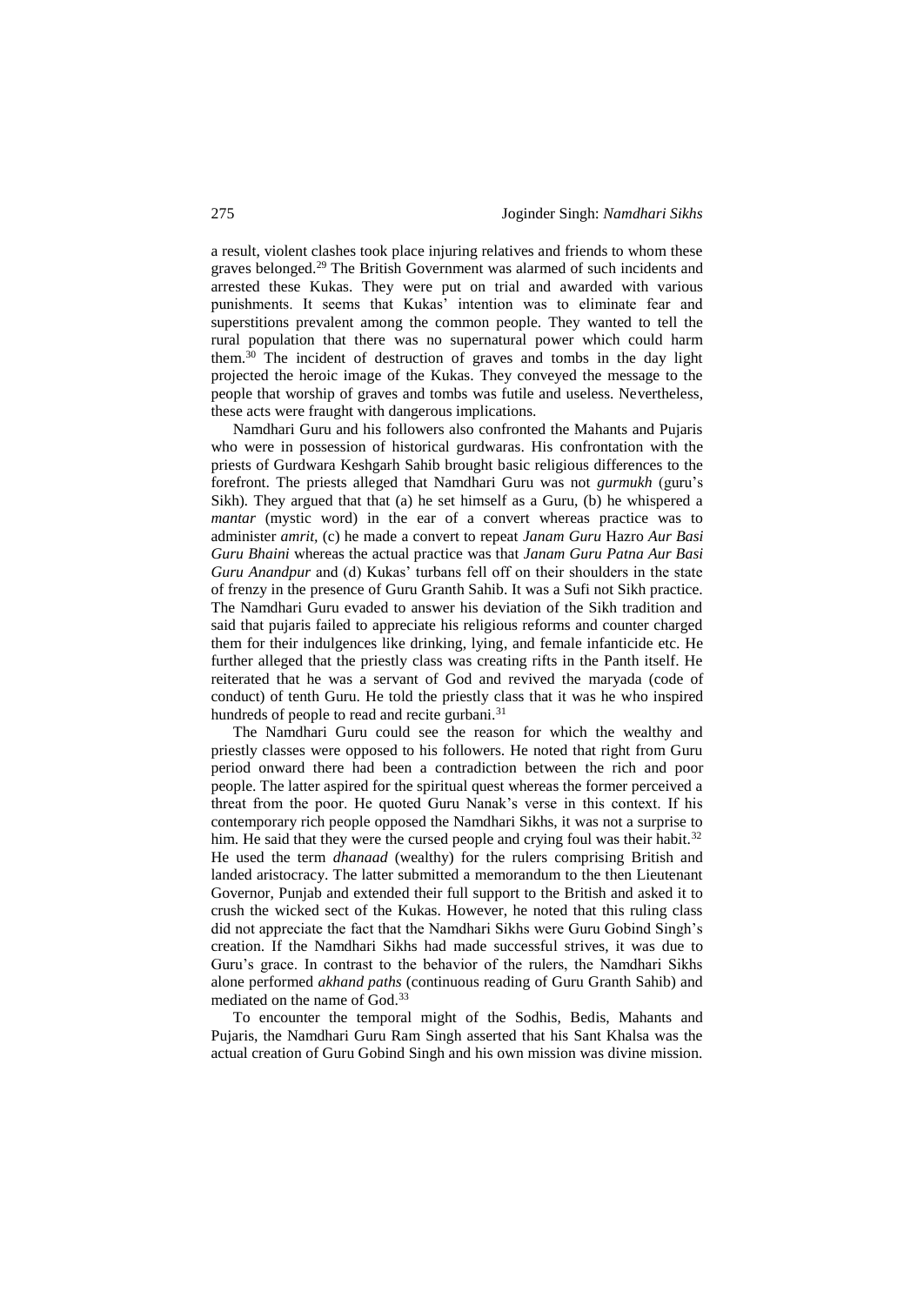Giani Gian Singh, a Nirmala scholar, imagined that Balak Singh and Ram Singh were the messengers of God and sent to purify the degenerated humanbeings. Their appearance brought an immense relief to the common people. Giani Gian Singh further imagined that Ram Singh was the incarnation of Guru Gobind Singh and dedicated to the liberation of mankind. The Tenth Master sent him to re-unite the human-beings with Almighty and liberate them from their temporal stranglehold and social evils. Moreover, Giani Gian Singh makes us believe that the contemporary traditional Sikh leaders represented the cause of the rich people and used the religious places for their vested interests whereas he (Namdhari Guru Ram Singh) brought out the contradictions between the temporal and spiritual lords. He asserted that the struggle between two lords was going on since Guru Nanak Dev's times. The temporal lords were represented by Malik Bhago whereas Guru Nanak Dev stood with Bhai Lalo. The Namdhari Sikhs did not 'own an allegiance to the temples, the places of pilgrimage, the Purans, the *Sadhus* (Saints) or *Brahmins* and Pujaris.'<sup>34</sup>

Namdhari Guru Ram Singh addressed to the social problems of his followers. He attacked infanticide, dowry and widow-burning boldly as they became victims of these evils. Unable to afford expenses of dowry, they killed daughters. Several of them remained singles which often generated moral laxity. He noted that the Khalsa of Lahore Kingdom was the victim of prostitution and sodomy. He thought that the compulsory marriages could reduce the ignominious living or remove the social stigma. He made taboo for the Namdhari congregation to keep itself away from the morally depraved persons. He further made taboo for the Namdhari Sikhs not to remain singles. With the introduction of *anand-riti* and mass-marriages without dowry it became easier for his Sikhs to go for a married life. In addressing to these followers he was inspired by the Khalsa rahit of  $18<sup>th</sup>$  century.<sup>35</sup>

Namdhari Guru Ram Singh did not accept the British rule and its institutions. He instructed his followers not to join the service of the British government nor send their children to government schools nor use courts of law, foreign goods and the government postal services.<sup>36</sup> Rather he suggested them to have their own arrangements for all these things.<sup>37</sup>

Political overtones of his message were read by the British officials when a new version of *Sau-Sakhi* (hundred legends) was circulated prophesying the 'rebirth of Guru Gobind Singh in the person of Ram Singh… Who would resurrect the Khalsa, drive the English out of Hindustan and establish a new Sikh dynasty...'.<sup>38</sup> However, sensing danger in the activities of the Namdhari Guru, the British officials served a notice forbidding him to leave his village Bhaini. He lived under surveillance for four years and was set free in 1867 as the British official did not get any concrete evidence for his 'treason'.<sup>39</sup>

After his release, Namdhari Guru revived his activities to revitalise his followers. He undertook tours to the historical places of the Sikhs, first to Anandpur Sahib and then to Amritsar. On the *Dussehra* festival in the autumn of 1867, he visited Amritsar with nearly 3,500 followers.<sup>40</sup> They thronged in thousands at Bhaini in the same year. Efforts were also made to establish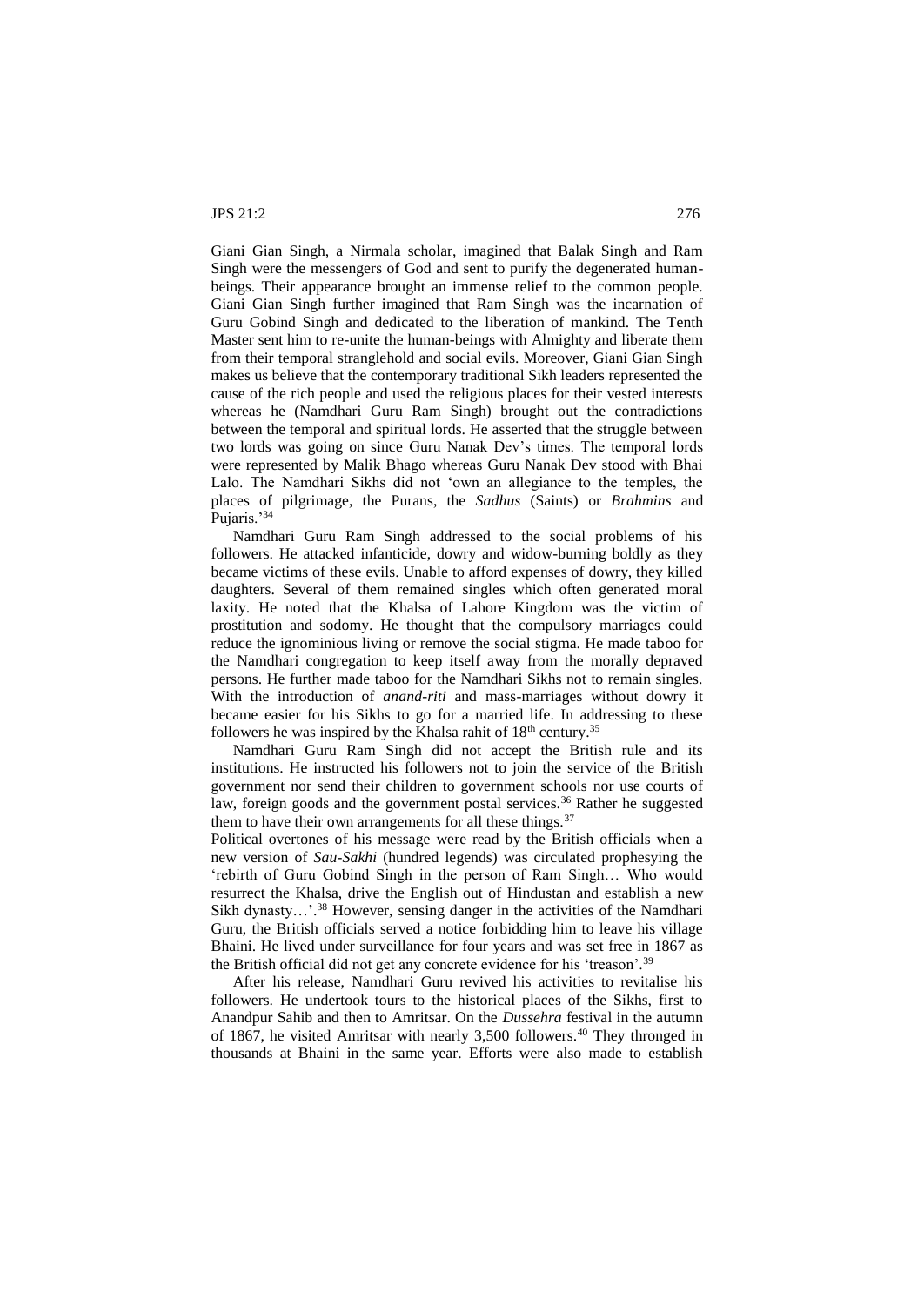friendly relations with foreign powers and to secure their aid. With positive response from Maharaja Ranbir Singh, the ruler of Kashmir, some Namdharis were sent there for military training and a Kuka regiment was raised under the command of Hira Singh. Besides, a deputation under Kahn Singh was also sent to Nepal to get help in arms, men and money.<sup>41</sup>

Thus the clash with the British government became more or less inevitable and the issue of cow-slaughter precipitated the matter. The British officials had lifted the ban on cow-slaughter and permitted the Muslim butchers to open their slaughter houses. Within a short time, beef-selling and kine-leather became a trade in most of the towns of the province. This seriously offended the religious sentiments of the Hindus and the Sikhs, especially when beef was sold in the streets of the holy city of Amritsar. They protested but officials did not bother to stop the kine-killing. The Namdharis could no longer restrain their anger as the cow was an object of veneration and protection for them. Some of them made several raids on the Muslim butchers at various places in Amritsar and Malerkotla in the Ludhiana district in 1871-72.<sup>42</sup> In the clashes, several butchers were killed. This gave a much awaited opportunity to the government to crush the Namdharis. Several of them were blasted off by cannons or hanged or awarded long imprisonments. Baba Ram Singh and a few other popular Kukas were deported.<sup>43</sup>

The state-repression did not restrain the anti-government activities of the Kukas. They made an attempt to procure arms from abroad. The Kuka leaders also reorganized their followers and tried to provoke the people by circulating the *sakhis*, legend, to spread the ideas of the return of Baba Ram Singh from abroad; of the rise of Muhammadan Chief in the North-West of India and Russian help against the British. Though there was no mass response to these sakhis they at least inspired the Kukas and raised their hopes regarding the fall of the British rule and the ultimate establishment of the Khalsa raj.<sup>44</sup>

Concurrently, with the exertions of Kukas for the restoration the Khalsa raj, came the proclamation of ex-Maharaja Dalip Singh as the sovereign of the Sikh 'nation'.<sup>45</sup> In 1886, he sailed for India and news of his journey generated a great excitement among the Punjabis. The Kukas believed that Ram Singh's spirit had entered into Dalip Singh and their deputation reached Bombay to greet him. But the British government rightly foresaw the danger of his arrival in the Punjab and detained him at Aden. However, determined in his resolve against the British, the ex-Maharaja reached Russia in 1887.<sup>46</sup> Meanwhile, rumours were spread in the Punjab that Suba Bishan Singh had joined Dalip Singh in Russia and that the Maharaja was now arranging assistance for the invasion of the Punjab.<sup>47</sup>

From Russia, Dalip Singh made appeals to the Sikh Sardars and masses to rise against the British. Among the Sardars who responded favourably to his appeals was Sardar Thakur Singh Sandhanwalia, a collateral of Maharaja Ranjit Singh. Dissatisfied and dejected with the British he took up Dalip Singh's cause.<sup>48</sup> It is said that he contacted Sikh and Rajput soldiers in the British armies and got their oath of allegiance to the Maharaja. It is further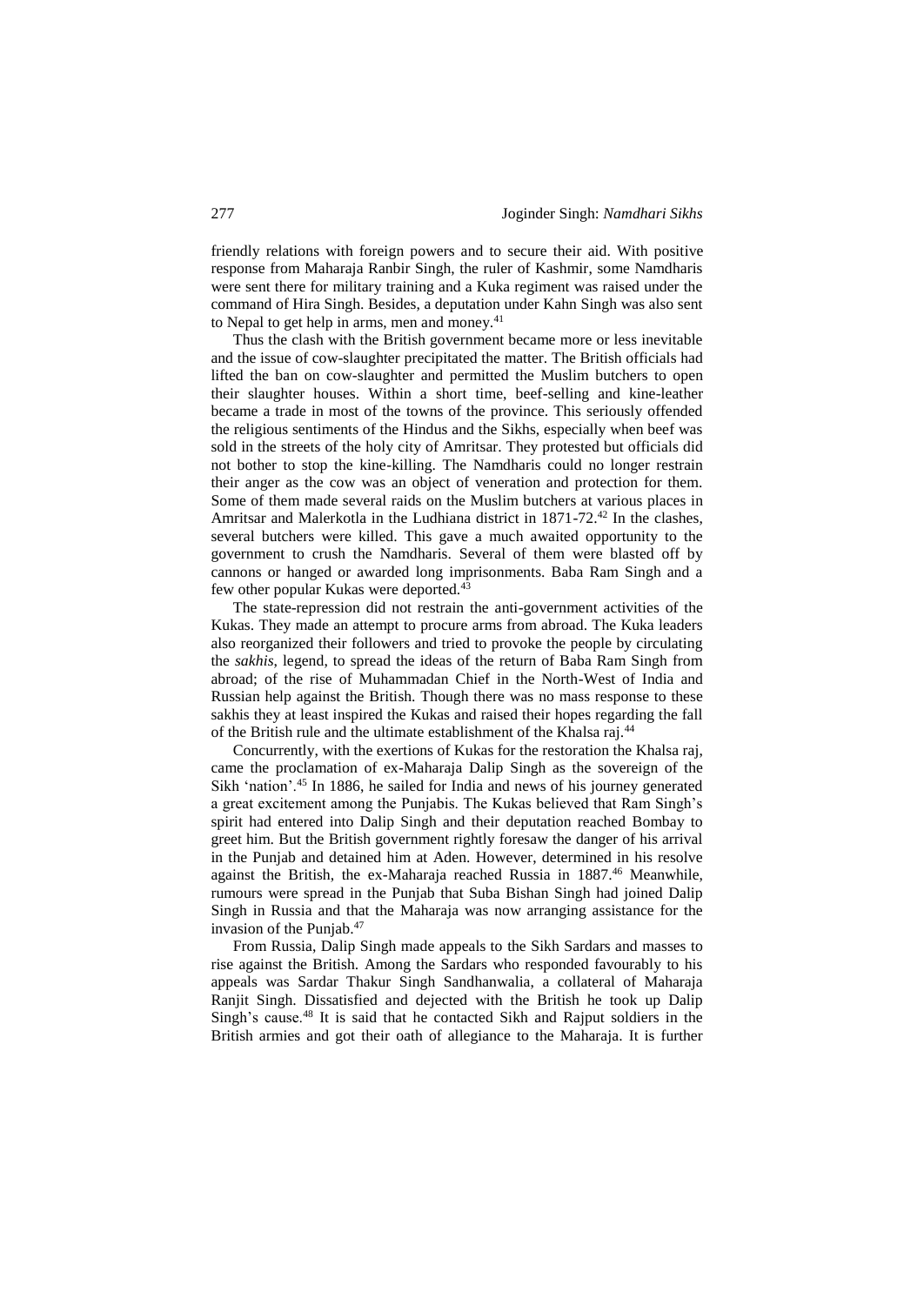believed that he succeeded in getting the promise of armed help to the Sikhs and other rajas, in case of battle against the British government.<sup>49</sup>

However, Kukas' plans to secure aid from other sources turned out to be a futile exercise. The Maharaja of Kashmir recruited the Kukas to get a chance of expressing his loyalty to the British by dismissing them as soon as the latter wanted. Similarly, the ruler of Nepal had actually no sympathy with the Kukas' cause. Like the Maharaja of Kashmir, he was also thinking to use Kukas' as political lever in dealing with the British. The Russians too did not want to annoy the British either by helping the Kukas or Dalip Singh.<sup>50</sup> Disillusioned Maharaja left Russia for Europe in 1888 and died in exile in Paris on October 22, 1893. His associate Thakur Singh Sandhanwalia had already been arrested by the British in 1887 and died all of a sudden on August 18, 1887. With his death, all plans of organising anti-British forces were given  $up.^{51}$ 

# **Namdhari-Hindu Relations**

In early years of 20<sup>th</sup> century, political scenario changed in favour of Namdhari Sikhs. 'Satguru' Partap Singh (1906-1959) resolved to shed of sectarian ideology of his predecessors and identify the Namdhari Sikhs with the nationalist forces like Congress and Socialists. He also contemplated on integrating the Namdhari Sikhs with the world of the Hindus. Primary reasons for his resolve were that the Namdhari Sikhs were ostracized by the Singh Sabha leaders and activists. The definition of Sikh evolved by this leadership excluded the Namdhari Sikhs from the main Sikh stream. This definition implied that a Sikh was a person who believed in the ten Sikh Gurus and Guru Granth Sahib whereas the Namdhari Sikhs believed in the continuity of embodied guru and claimed that Baba Balak Singh and Baba Ram Singh were eleventh and twelfth Sikh Gurus respectively. They performed their supplications in the names of these two Gurus on all occasions. Consequently, the Namdhari Sikhs were further excluded from the managements of the Sikh shrines when the Gurdwara Act 1925 incorporated this definition in its provisions.

The Satjug, the spokesman of the Namdhari community, defined the role of the Namdhari Sikhs in the national perspective. It reminded them that since 'Satguru' Ram Singh had already set the practice of observing *swadeshi* and boycotting British courts, administrative services and educational institutions etc, therefore, they should participate in the Non-Cooperation Movement launched by Mahatma Gandhi.<sup>52</sup> Maharaj Gurdial Singh and Sant Nidhan Singh Alam participated in the political conferences organised by the Congress. They were members of its committee which drafted resolutions. In one of such resolutions, Sant Nidhan Singh Alam argued that only those people could take the credit of promoting *swaraj* who themselves participated in the bonefire of imported clothes.<sup>53</sup> For developing a rapport with Congress, Maharaj Nihal Singh, the younger brother of Namdhari Guru Partap Singh, participated in the proceedings of Lahore Congress Session (1929). Mata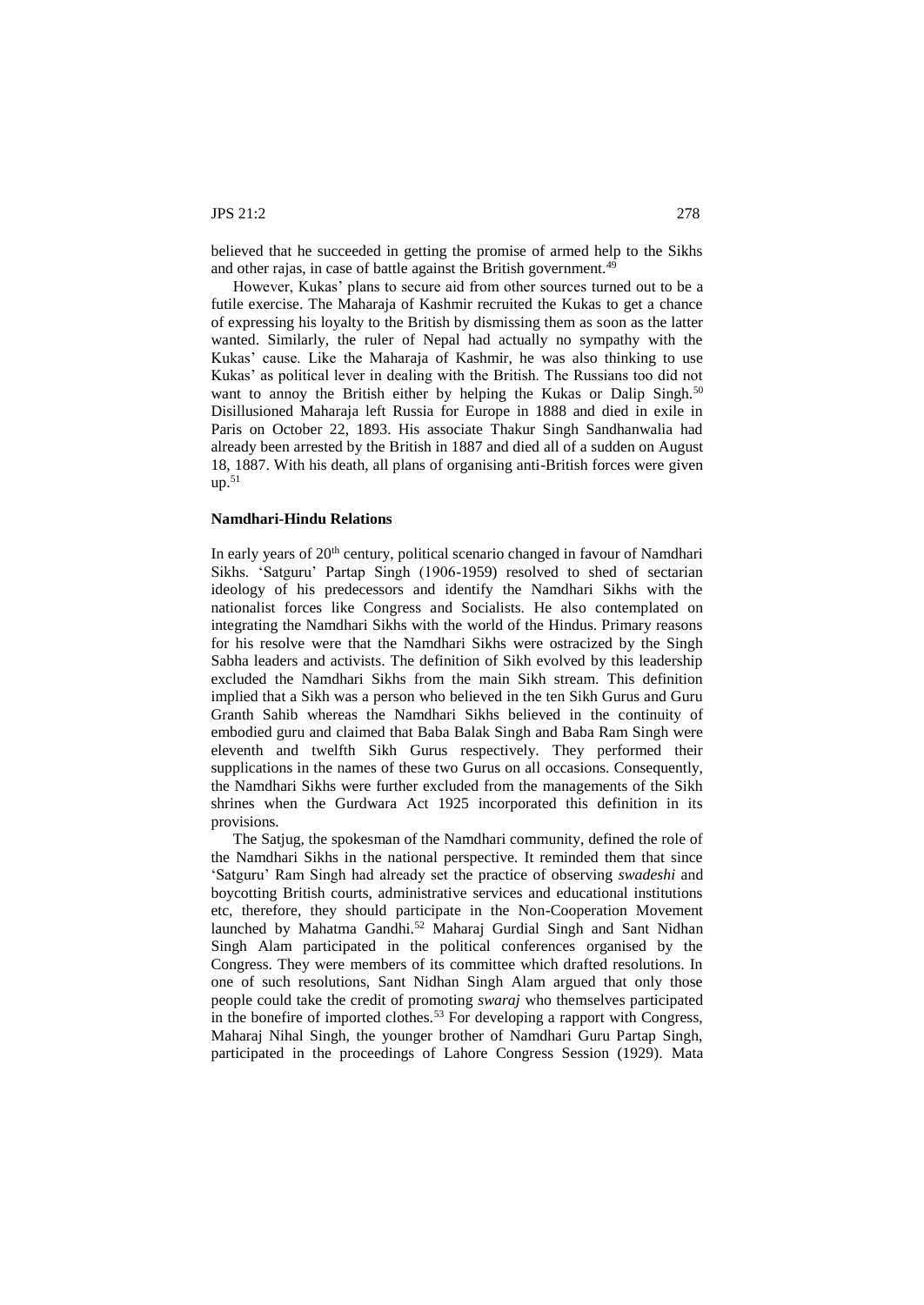Jiwan Kaur, mother of the Namdhari Guru, was in charge of the community kitchen which served food to the delegates. Similarly, the Namdhari Sikhs participated in the Civil Disobedience Movement (1930). Maharaj Nihal Singh was deputed by the Congress to implement the programme of this movement in Punjab. He, along with a few other Kukas, courted arrest during the course of this movement. The Namdhari Sikhs also formed the Kuka Congress Dal to take part in the Congress movement against the British.<sup>54</sup> Subsequently, the Congress leaders like Jawaharlal Nehru and Rajinder Prasad visited Bhaini Sahib headquarters and eulogized the sacrifices made by the Kuka Sikhs during the Kuka Movement. Eventually the Congress and Namdhari Sikhs became allies in the national politics.

Simultaneously, for ending the social exclusion of the Namdhari Sikhs, Satjug advocated that they should identify themselves with the Hindus. It argued that there were no theological differences between Hinduism and Sikhism. It emphatically stated that the Sikhs were Hindus. Similar theological position was taken and advocated by the Udasi and Nrimala Sikhs. Inder Singh Chakarvarti was a leading Namdhari protagonist this theory. He knew that espousing popular Sikh theory of incarnation could build up philosophical linkages with the Hindus. Therefore, he reiterated that the Sikh Gurus were *avtars* (incarnations) and Akal Purakh sent them to this world to liberate the suffering humanity. According to Sanatanist Hindu philosophy, *Ishvar* is formless and universal who has had been appearing on the earth in His specific form which is the manifestation of His *yog-maya.* The Vedic literature, especially Puranic-literature, is related to with the avtar-episodes. The Shavalite Puranic literature refers to the several incarnations of Bhagwan Shankar. The Vaishnavite Puranas also refer to several incarnations of Vishnu. Important among these incarnations are Matrya, Kuram, Varah, Nirsinh (inRisMh), Vaman, Purshuram, Ram, Krishan, Budh and Kalaki. Bhagvat Purans mention twenty-two incarnations of Vishnu. One of the important attributes of incarnations of Vishnu is that they appear on the earth to save *dharma* (religion) from being supplanted by *adharma* (irreligiousness)*.*  According to Bhagvad Geeta, Sri Krishan addressed Arjun and told him that whenever dharma was in danger, Vishnu appeared in the human form to save dharma.<sup>55</sup>

Inder Singh Chakarvarti argued that the ten Sikh Gurus were avtars who appeared on the earth to protect *Vedic Dharam*. Quoting Guru Nanak, he said that he protected *Vedic Dharam* in terms of showing real path to those people who were corrupt and had forgotten God's name. He argued that Guru Nanak exhorted them to meditate on the name of God and observe truth, continence and mercy*.* Continuing the Sikh tradition of protecting Hindu religion, Guru Tegh Bahadur laid down his life for the sake of *tilak-janju* (sacred thread)*.* His *kurbani* (sacrifice) instilled a spirit of sacrifice among the dead Hindu race. Chakarvarti cited couplets of *Sri Guru Partap Suraj* and *Panth Prakash* in this context. Kashmiri Pandits pleaded with Guru Tegh Bahadur that if Hindus were eliminated then who would perform *yag-havan.*<sup>56</sup> Guru Tegh Bahadur acceded their request and set out from Anandpur on 11 July, 1675 and was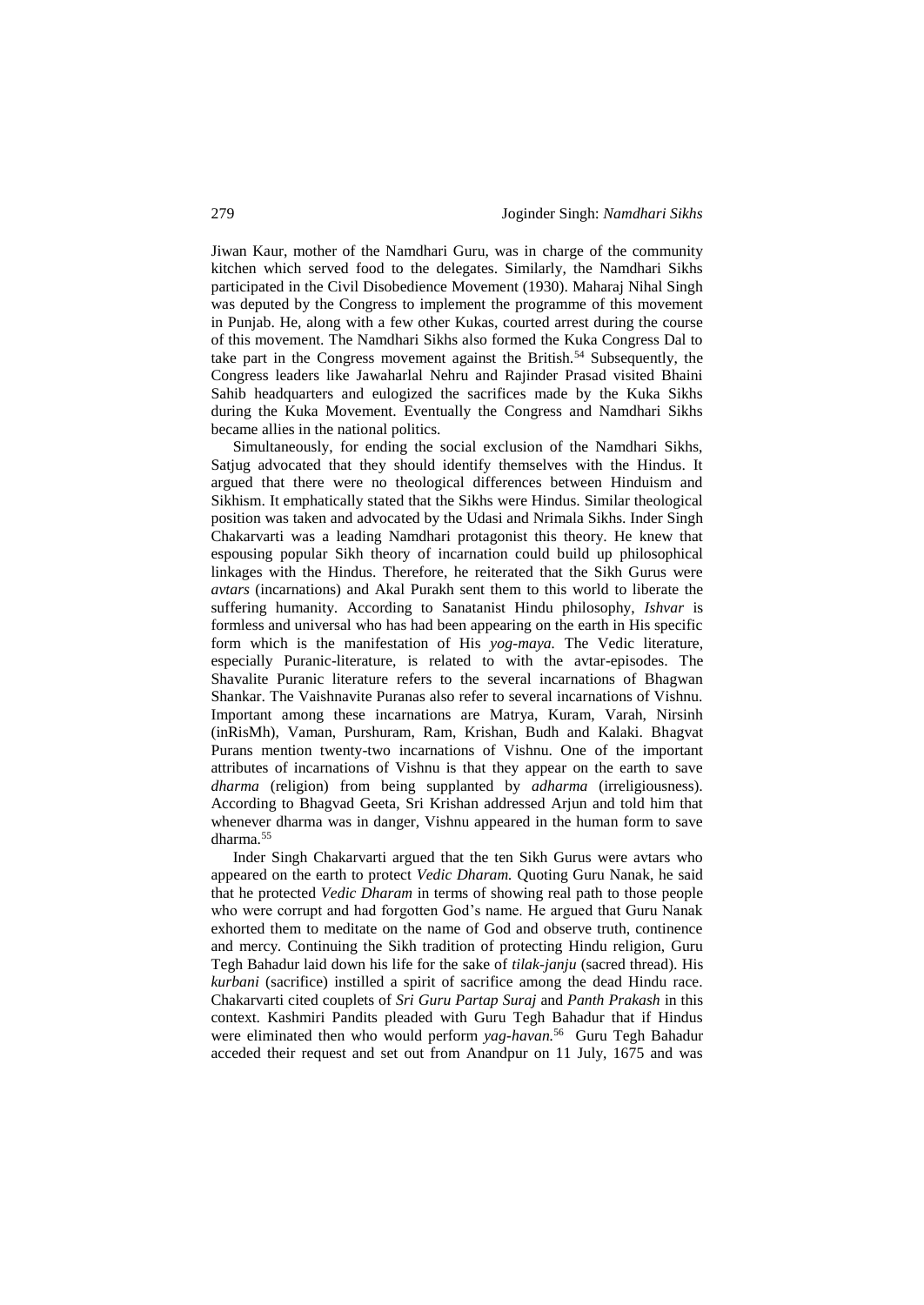executed on 11 November,  $1675$ <sup>57</sup> Consequently, the Hindus continued to perform *havan-yag*. For corroborating his version of execution of Guru Tegh Bahadur, Chakarvarti cited Guru Gobind Singh's writing *Bachitra Natak* as a testimony of his father's execution <sup>58</sup>

> He protected their *tilak* and *janeu;* In this age of darkness, he performed a grand deed; He made the supreme sacrifice for the sake of faith. He gave his head, but uttered not a groan. This martyrdom he endured to uphold righteousness He gave his head, but displayed not his charisma…"

Taking a leap forward in this context, Guru Gobind Singh created Khalsa Panth which was to work as the volunteer corps of Hindu race. Guru took this initiative because the Hindus had lost a sense of pride and self-respect. They were helpless even to defend the honour of their wives and daughters.<sup>59</sup>

For further substantiating his theory of socio-cultural Hindu-Sikh commonality, Chakarvarti profusely quoted couplets from the Adi-Granth, works of Guru Gobind Singh, Bhai Gurdas (of Behlo) and Bhai Santokh Singh. Quoting Bhai Gurdas, Chakarvarti said that Guru Gobind Singh performed *Yagya* for the revival of Hindu race. Chakarvarti further said that Guru Gobind Singh himself cited some couplets in the presence of Pandit Kesho Das for appreciating the relevance of performing the ritual of *havan*. 60 Kesho Das was a *tantrika* (practitioner of magical techniques) of Varanasi. He came to Anandpur and claimed that if adequate provisions were made available to him he could make the Goddess Durga manifest. For months he tried his best but failed to demonstrate the appearance of Durga. On his disappearance, Guru Gobind Singh himself performed *havan*. Moreover, Chakarvarti cited Giani Gian Singh for telling the reader that Guru Gobind Singh himself believed in the theory of incarnation and recognised the relevance of performing *yag-hom.* Performance of this ritual could dispel ignorance and evil-spirits. It could also bestow spiritual strength and relieve of any crisis. Besides, it could also instill a spirit of chivalry and fearlessness in the people. Above all, it was the havan which produced *kirpan* (sword) for eliminating the devils. The *devatas* (angels) used the kirpan for defeating rakhash (demons).<sup>61</sup>

The Hindu leaders responded to the Namdhari ideology in 1920s. Bhai Parmanand, a Hindu nationalist, wrote a small article for the Namdhari periodical, the Satjug*.* The article was published under the title "Satguru Ram Singh Ji" for its *Basant Ank* (issue) of 1928, he argued that the movement founded by Satguru Ram Singh was religious in its character but was transformed into a political one. Satguru Ram Singh taught the Indian people that if they wanted to attain freedom they should learn to lay down their lives. They should lead a simple life and control their worldly desires. Such a lifestyle was pre-requisite for attaining freedom. Perceiving the political character of Guru Ram Singh's movement, Bhai Parmanand argued that it was he who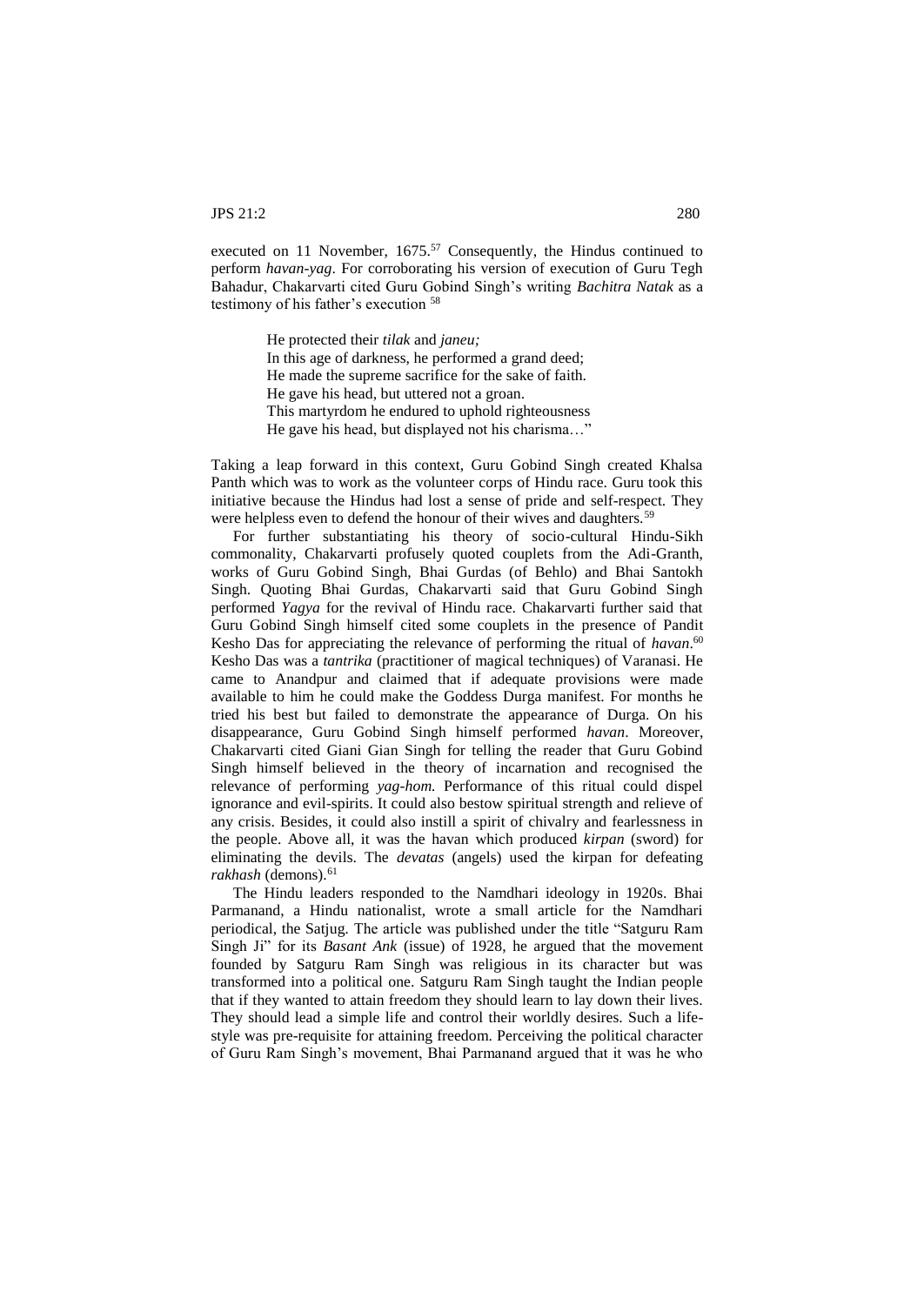evolved the concept of non-cooperation asking the people to boycott the British courts and goods. Satguru preached this concept in those times when English education was yet to be started. He was forerunner of Mahatma Gandhi in launching the Non-Cooperation movement.<sup>62</sup>

Swami Swantarta Nand, another Arya Samajist leader of Guru Dat Bhawan Lahore, found similarities in the programmes of Arya Samaj and Namdhari Sikhs. Swami said that both believed in the relevance of living Guru who could dispel ignorance of his followers. He argued that a scripture could not speak itself or hold a discourse or show the real path to the followers. It was the living guru who could alone interpret a scripture; share the mystical experience and lead to an enlightened path etc. It is for this reason that Guru Ram Singh assumed the role of an embodied guru. He further argued that the Arya Samajists and Namdhari Sikhs too performed havan and used *ghee* for *ahuti* liberally; were vegetarians and used *satwahik* food; advocated that the marriageable age of a girl should not be less than 15 years. Moreover, both were protagonists of swadeshi goods; advocated the boycott of the British courts and settle their disputes locally.<sup>63</sup>

The Swami disclosed that Inder Singh Chakarvarti, Nidhan Singh Alam and Mangal Singh approached him to write this article. Infact, the Hindu leaders had larger religious, cultural and political interests to respond to the call of the Namdhari Sikhs. Being the ideologues of the Arya Samaj and Hindu Mahasabha,<sup>64</sup> they believed that the Sikhs were an integral part of the Hindus. In early  $20<sup>th</sup>$  century, they wanted to construct Hindu Rashtra and its expansion in terms of bringing non-Muslims into the fold of the Hindu organisation. The Vedic interpretation of Sikhism of the Namdhari Sikhs conveniently suited the Hindu leaders. They were quick to eulogize Namdhari Sikhs as patriots and nationalists. They took pride in telling the Namdhari Sikhs that Guru Ram Singh was harbinger of the freedom struggle in Punjab.

The implications of accepting ideological position of the Arya Samajists and subsequently the Rashtryia Swayamsewak Sangh by the Namdhari Sikhs had some serious implications for the Sikh community. First and foremost was that it negated the reiteration of separate Sikh identity by the Singh Sabha scholars. It was on the premise of this identity that the Sikh leadership could get political and constitutional rights for the Sikh community. In the wake of constitutional developments (Simon Commission, Nehru Report and Communal Award) in late 1920's and early 1930, Sikh leadership of the Shiromani Akali Dal, Central Sikh League and Chief Khalsa Diwan was struggling to increase the percentage of its communal representation on the constitutional bodies. In choosing pragmatic politics, the Namdhari leadership put itself on the wrong side of the situation. Declaring Sikhs as Hindus, the Namdhari leadership alienated its followers from the Sikh community. However, the threat of political hegemony of the Muslims after the announcement of the Communal Award was so comprehensive that Guru Partap Singh organised the Guru Nanak Leva Sarb Sampardai Conference for strengthening Sikh communal solidarity in 1934.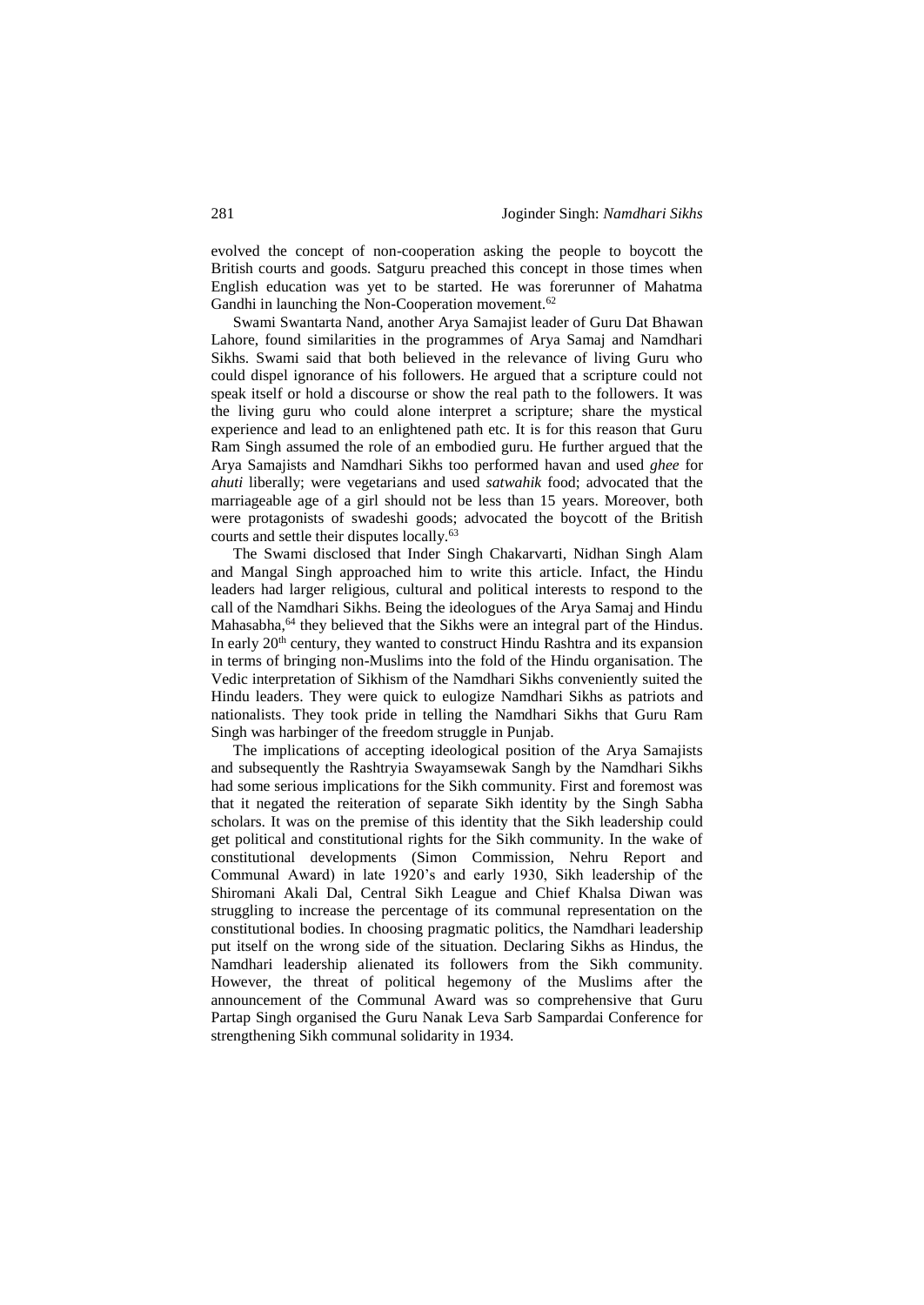Going a step forward in the process of cultural fusion with the Hindu organizations, the Namdhari Sikhs accepted the concept of Hindu Rashtra advocated by the Rashtrya Swayamsevak Sangh.<sup>65</sup> They were fascinated by the propagation of this concept by V.D. Savarkar in 1937 who was elected President of the Hindu Mahasabha. He used the 'occasion of his presidential address in 1937 and then in 1938 to become the first Indian to pronounce that 'there are two nations in the main: the Hindus and the Moslems in India', predating Jinnah's 1939 statement of the two nation-theory. When Savarkar visited Punjab in May 1938, the Satjug asked the Namdhari Sikhs to accord a warm welcome to him. Savarkar addressed the Sikh sangat in Ram Bagh, Amritsar on 12 May 1938 and stated that the Sikhs were sons of Guru Gobind Singh and he himself was son of Shivaji. The Hindus and Sikhs were inseparable 'cousins' who liberated India from Muslim rule. The Namdhari Sikhs' believed that Muhammad Ali Jinnah was determined to establish Muslim Raj in India and destroy Indian unity.<sup>66</sup> Satjug reiterated the RSS doctrine codified by the M.S. Golwalkar who "declared that if the minority demands were accepted, 'Hindu National life runs the risk of being shattered".<sup>67</sup> Golwalker perceived the Muslims as 'inveterate enemies' and wrote that the 'Hindus were at war with at once with the Muslims on the one hand and British on the other'.<sup>68</sup>

The Sikhs and Hindus were forced to take collective stand against the Lahore Resolution passed by the All India Muslim League in 1940. The resolution stated "that no constitutional plan would be workable in this country or be acceptable to the Muslims unless it is designed on the following basic principle, namely, the geographically contiguous units are demarcated into regions which should be so constituted, with such territorial adjustments as may be necessary, that the areas in which the Muslims are numerically in a majority as the Northwestern and Eastern Zones of India should be grouped to constitute 'Independent states,' in which the constituent units should be autonomous and sovereign."<sup>69</sup> Disturbed over the implication of this resolution, the Hindus and the Sikhs organised their joint conferences in the important towns like Amritsar and Lahore. Master Tara Singh and Dr. Gokal Chand Narang were authorized to form a working committee of these conferences for drafting resolutions. Namdhari Guru Partap Singh was special invitee to these conferences. Emphasizing the Hindu-Sikh unity, he said that those who preached separatism between Hindus and the Sikhs did neither understand Hinduism nor Sikhism. He further stated that at no stage of the history of the great Sikh religion, the Sikhs were separate from the Hindus. The division between the Hindus and the Sikhs was created to suit the politics of colonial government. "He pointed out that how the great Gurus stood for the protection of the Brahmins and the cow; the learned and the meek; and how the Sikhs and Hindus were the products of the one culture and one civilization. There may be a difference here or there in the customs but essentially and basically their rites and customs were the same".<sup>70</sup>

The Namdhari Sikhs continued their socio-cultural discourse with the Hindu organisations in the post-independence period. They paid homage to the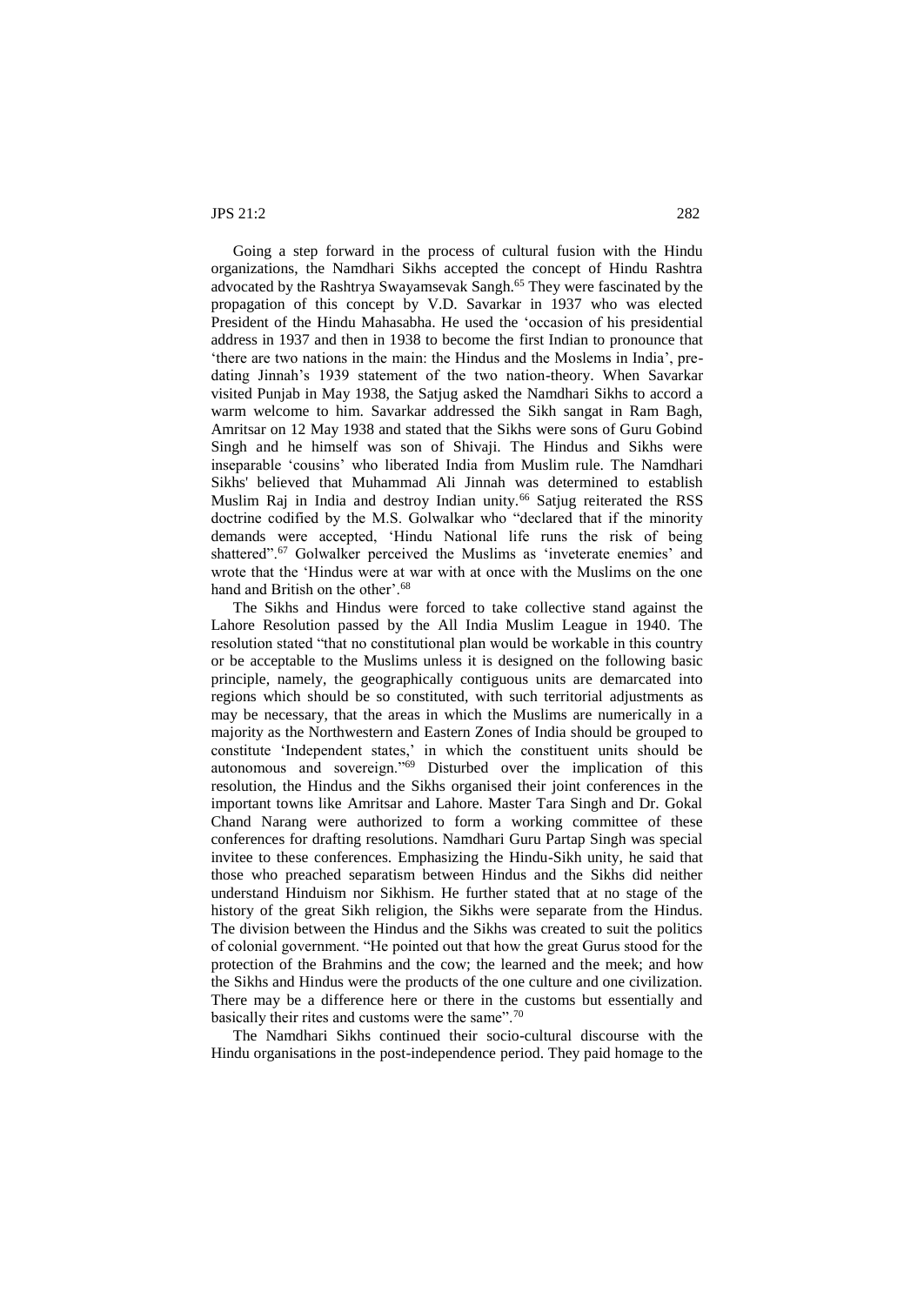sacred places of Hindus and participated in the Hindu rituals. Guru Partap Singh allowed his followers to attend functions of the Hindu organizations like Vishav Hindu Parishad.<sup>71</sup> Thus the construction of the common cultural heritage helped the Namdhari Sikhs to identify themselves with the Hindu brotherhood.

#### **Namdharis in the Post Independent Period**

In the post-independence period, the politics of Namdhari Sikhs were essentially guided by the issues and challenges which confronted their community from time to time. However, they did not overlook the national and secular concerns while dealing with the political parties. They stood for "a commitment to political and economic independence, modern economic development, the ending the inequality, oppression and domination in all forms" and "promotion of the processes of nation-in-the-making on the basis of joyous acceptance of the diversity".<sup>72</sup> They believed that the remembering the sacrifices of the Indian nationalists and revolutionaries could play an important role in the process of the national integration which was badly fractured by the Partition of Punjab and communal violence. In his religious discourses, Namdhari Guru Jagjit Singh often reminded his followers that it was their moral obligation to carry on the legacy of the national struggle. He interacted with the Indian nationalists and revolutionaries on number of occasions. He remembered the teachings of his father Satguru Partap Singh who thought that it was his moral and religious obligation to take care of the Indian nationalists and revolutionaries. Namdhari Guru Jagjit Singh fulfilled the obligation of his father. During the early years of his pontification, he met some old revolutionaries who were in distress. In his religious discourses, he cited the example of Baba Sohan Singh Bhakna who stayed at Bhaini Sahib for some time. In a conversation with Bhakna, the Namdhari Guru found that Bhakna was quite perturbed to see poverty and hunger in the society. Both of them felt as if the dream of worthwhile living society had been shattered.<sup>73</sup>

The Namdhari Sikhs responded to the electoral politics as early as 1952. Namdhari candidate Atma Singh contested Lok Sabha elections on Congress ticket from Sirsa-Fazilka constituency but lost it. From 1952 to 1957, the Namdhari leaders prevailed upon the Congress to nominate them as the members of Upper House of the Punjab Vidhan Sabha. Their efforts bore the fruit. Sahib Singh Mann was nominated its member from 1952 to 1957. Similarly, Maharaja Nihal Singh was nominated by the Congress as the member of the Rajya Sabha (1962-67). The Namdhari representation facilitated the task of rehabilitation of the Namdhari Sikhs in the Sirsa district. However, the emergence of the Namdhari concentrations in this district was not liked by the local Congress leaders like Devi Lal. They apprehended that the Namdhari clout in the electoral politics would be difficult to manage in their favour as it would increase the political weightage of the Namdhari Guru. For similar electoral considerations, Partap Singh Kairon, the then Chief Minister, Punjab Government, remained averse to Namdhari Sikhs. For some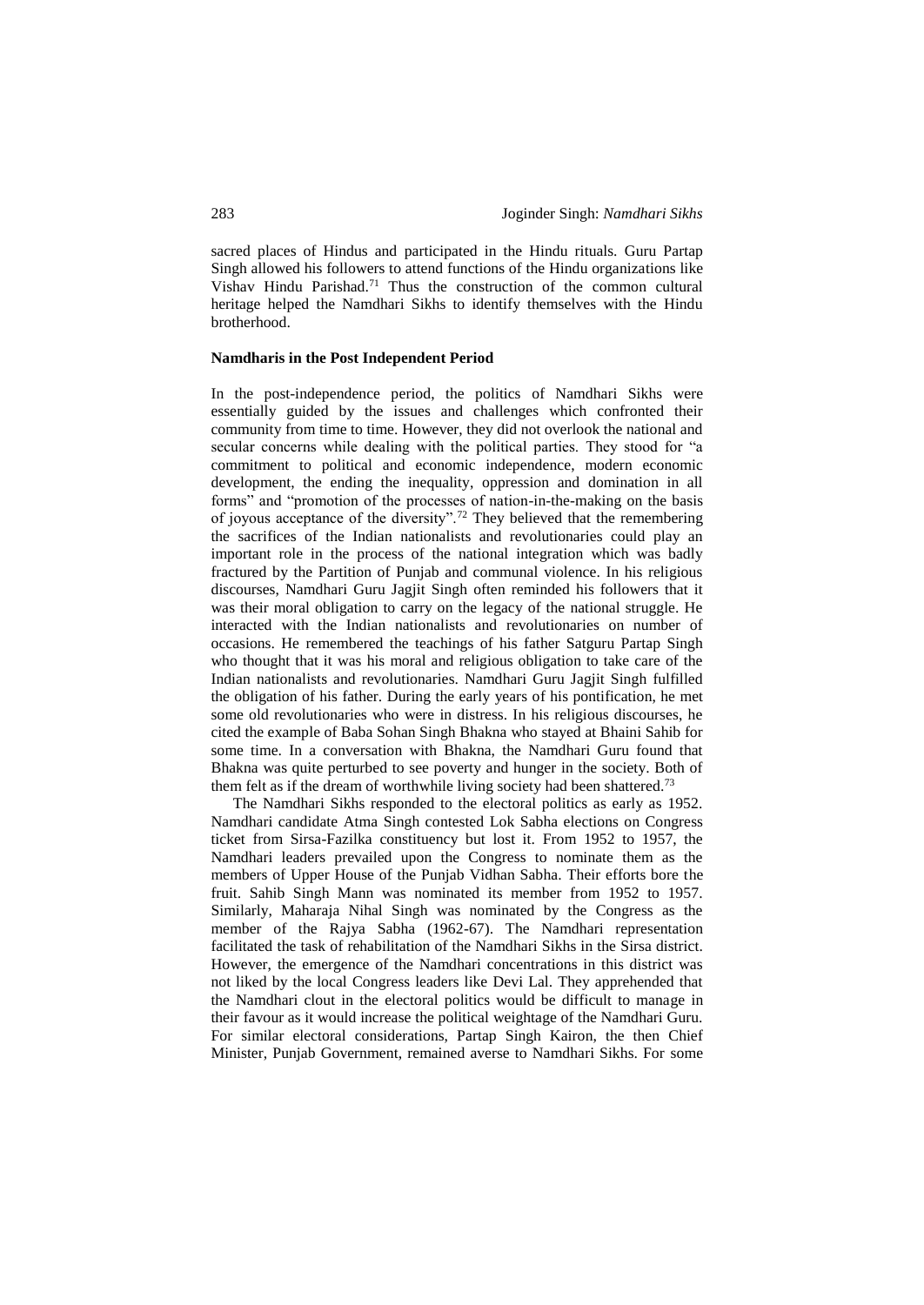time, the Namdhari Darbar was forced to revise its pro-Congress stand. However, when Satguru Jagjit Singh succeeded in 1959 bitterness between Congress and Namdhari Sikhs subsided as he was man of peaceful disposition and wished to improve their relations with Congress.<sup>74</sup>

Launching of Punjabi Suba Morcha by Master Tara Singh in 1948 put the Namdhari Sikhs in a moral crisis. Since the inception of their sect, they had been votaries of Punjabi language in Gurmukhi script and Punjabiat (cultural plurality). However, Master Tara Singh's communal underpinnings of his demand for Punjabi Suba went against their conviction. The Namdhari leadership shared the broader concern of the Congress leadership that such demand, if conceded, could be a threat to the unity and integrity of the Indian State. It was only when Sant Fateh Singh took over the command of Punjabi Suba Morcha in 1960 and allayed the fears of the Congress and Hindu organisations only then the Namdhari Sikhs supported this movement. They made an appeal to the Hindus that they should recognize Punjabi language as their mother tongue. Namdhari Guru told the Hindus that he appreciated the relevance of Hindi language and reminded the Hindus and Sikhs that they belonged to the same stock (race) and were twin-brothers of the same mother. He advised them to resolve the linguistic issue amicably. He himself did not see anything wrong if the formation of the Punjabi Suba could turn the Sikhs into a majority community in Punjab. Dispelling the apprehensions of the Hindus, he said that the Punjabi Suba was going to be one of the Indian provinces. In the rest of the provinces, the Hindus were in the majority.<sup>75</sup>

In the last quarter of twentieth century, the Congress and the Shiromani Akali Dal took some vital decisions which put the Namdhari leadership in a tight spot and was forced to take far and against public posture. As hinted above, the Namdhari leadership supported Congress policy of maintaining unity and integrity of the Indian State. However, when Prime Minister Indira Gandhi imposed national emergency on June 25, 1975 for keeping herself in power and assumed authoritarian power and committed excesses on her opponents and people, the Namdhari leadership faced a moral crisis. They did not want to annoy Congress yet they could not ignore the outcry of the people against these excesses. This leadership simply said that it was mistake on the part of Mrs. Gandhi to impose emergency. The subsequent developments gave ample opportunities to the Namdhari Sikhs to reiterate their loyalty to the Congress. The formation of Punjabi speaking province in 1966 gave Shiromani Akali Dal several advantages in the regional politics. First, the Sikhs became a majority community constituting sixty per cent of the Punjab population.

Majority status of the Sikh community gave Akali leadership both psychological and demographic weightages in the regional politics. Second, the Government of India's tardy behaviour did not resolve territorial and water works issues and gave rise to the Punjab problem. The Shiromani Akali Dal with the backing of resources of SGPC, aspired for its politico-cultural hegemonic status in the Punjab State and passed Anandpur Sahib Resolution in October 1973.<sup>76</sup> Moreover, they joined a movement for State-Autonomy launched by several regional and a few national parties. However, the national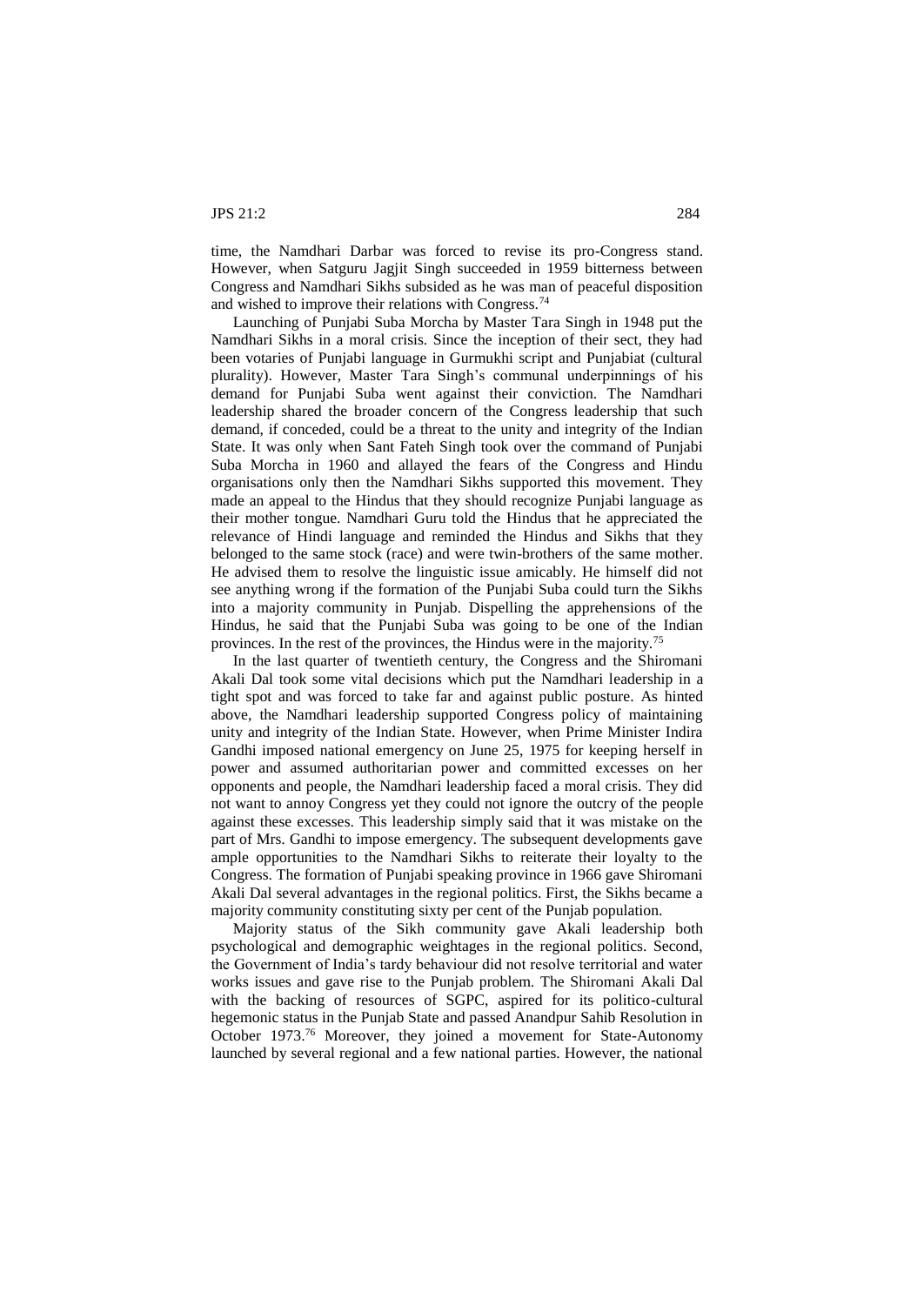parties like Congress and Bhartiya Janta Party percieved a threat to the unity and integrity of the Indian State from this movement and Anandpur Sahib Resolution. This resolution got more stringent criticism from all the national and regional parties. The Namdhari Sikhs too were apprehensive of the separatist underpinnings of this resolution and strongly condemned it.<sup>77</sup>

The rise of Sikh militancy and subsequent communal violence put the Namdhari Sikhs into a vulnerable position on some accounts. First the assertion of the Sikh orthodoxy revived theological differences between the radical Sikhs and believers of *Deh Dhari Guru* (embodied guru). Main believers comprised Nirankaris and Namdharis. The violent clash between the radical Sikhs (Damdami Taksal and Akhand Kirtani Jatha) and the Nirnakaris on April 13, 1978 left sixteen dead. This tragedy embroiled several factions of the Shiromani Akali Dal and the then Punjab Government led by Parkash Singh Badal. It brought Sant Jarnail Singh Bhindranwala into the centre stage of Sikh militant politics.<sup>78</sup> In a communally charged atmosphere, an attempt was made by a section of the radical Sikhs to revive a conflict between the Akalis and Namdhari Sikhs. The Akalis objected to the performance of paths from the *sanchees*. Namdhari Guru Jagjit Singh was quick to realise the nature of volatile condition and agreed to perform paths from the Sri Guru Granth Sahib only. At the same time, he reiterated an old stand of his community that SGPC was not the sole spokesman of the entire Sikh community. The Namdhari Darbar pleaded to the Punjab Government and Government of India to take viewpoints of Sikh organisations other than SGPC in regard to the religious matters.<sup>79</sup>

Nevertheless, more serious threat to the Namdhari Sikhs came from the terrorist movement. The Sikh militants used violent means to punish their detractors (individual or organistion) if they did not comply with their diktats. In addition to the theological antagonism, the militants felt more offended when they found that the Congress Namdhari Sikhs were participating in the anti-terrorist campaign launched by the Government of India. The militants stepped up their violent designs against the Namdhari headquaters Bhaini Sahib. However, adequate armed guards and defensive mechanism of the Namdhari Sikhs particularly state protection did not allow the militants to attack and harm the Namdhari personnel and sangat at Bhaini Sahib. Nevertheless, they did succeed in their assaults on several Namdhari families in the towns and villages of Punjab.

Towards the end of  $20<sup>th</sup>$  century, some of the senior leaders of the Shiromani Akali Dal tried to build up political links with the Namdhari Sikhs. They often went to Bhaini Sahib headquarters and sought Satguru's blessings. On certain occasions, they addressed the Namdhari-sangats highlighting historical role played by the Namdhari Sikhs in the freedom struggle. They also took up the demands of the Namdhari Sikhs and ensured official support. Besides, SGPC revived the practice of associating the Namdhari Sikhs with some committees. Parkash Singh Badal, the then President of the Shiromani Akali Dal, took a lead in this regard and partly succeeded in making a dent in the traditional vote-bank of the Congress. It was he who in the capacity of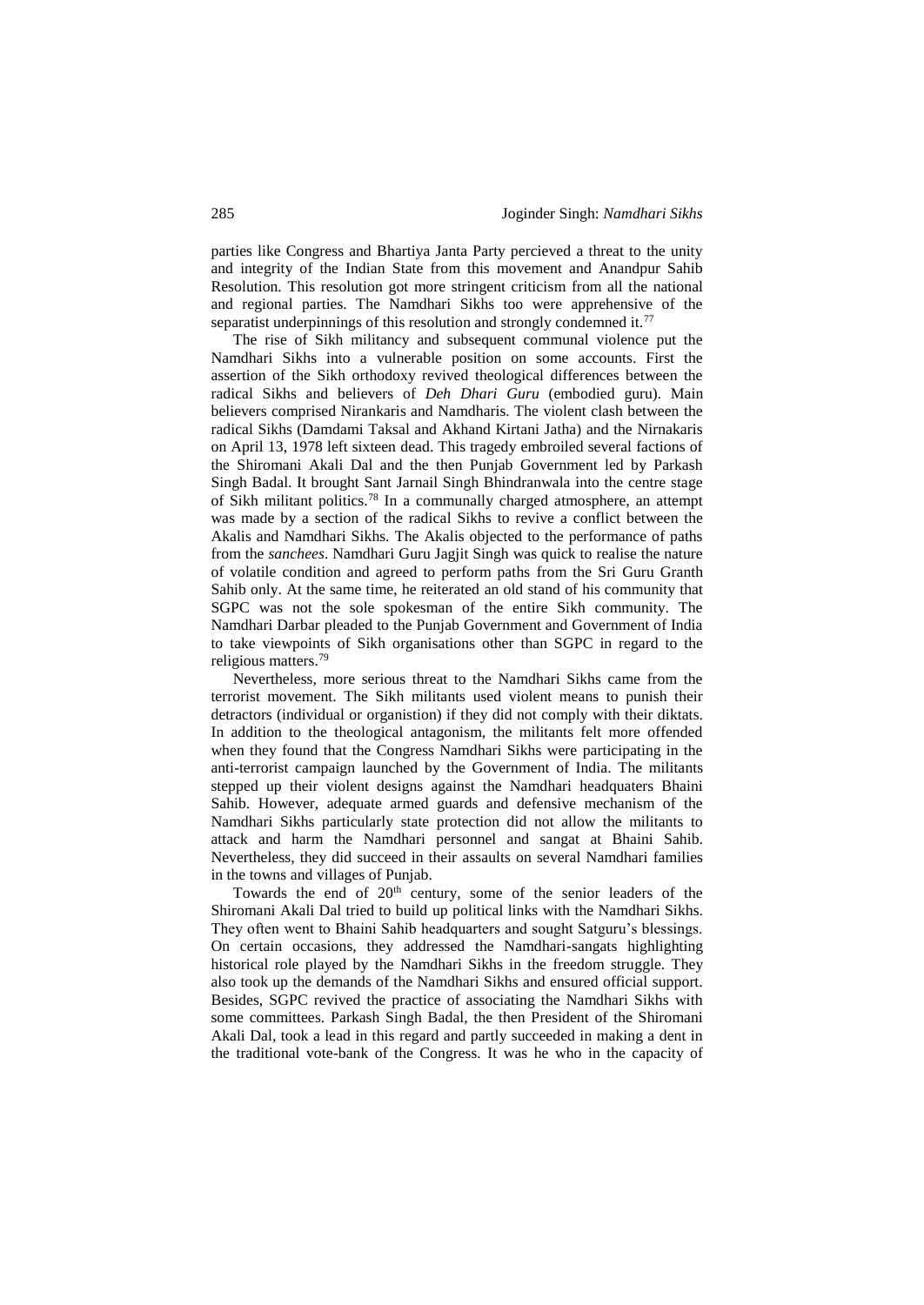Chief Minister of the Akali-Jan Sangh Coalition Government Punjab, allotted pieces of land where Namdhari Sikhs made sacrifices, gave financial aids to some projects and established the Namdhari Guru Ram Singh Chair, Guru Nanak Dev University, Amritsar (2001). In response to the pro-Namdhari politics of Akali supremo Parkash Singh Badal, several Namdhari leaders feel and realize that the Akalis are as relevant as the Congress for the betterment of the Namdhari community. Moreover, they also realize that the microscopic religious minorities can only assert their relevance in the coalition politics or multi-party system.

#### **Organisational Structure of Namdharis**

The Namdhari Guru is head of both spiritual and temporal affairs of his followers. On his behalf, more than thirty three subas are looking after the community-affairs in Punjab alone. In terms of representation of Subas, Malwa region of Punjab State is ahead of Doaba and Majha regions. However, the representation of Subas and other local leaders is determined by the historical, administrative and demographic exigencies. Haryana State is represented by the four Subas for the reason of Sri Jiwan Nagar in Sirsa District is being another headquarters. There are several villages in this district which have major concentrations of the Namdhari Sikhs (largely agriculturists who came from Pakistan in 1946-47). The Namdhari artisans, businessmen and professional have also migrated to the towns and cities of India in since independence. The capital of India, New Delhi, has emerged an important centre of religio-political activities of the Namdhari community. Several Namdhari leaders and functionaries come from Delhi alone. The representation has also been given to the Namdhari sangats of Jammu (J & K) and Mandi (Himachal Pradesh). Majority of these Namdhari Sikhs are migrants from Pakistan. A substantial number of Namdhari Sikhs are found in the towns and cities of U.P. A few Subas represent their community. Besides, several Subas represent the Namdhari-Sikhs of Thailand, Kenya, Canada and England. The Namdhari Gurus have recongnised their significant contribution (largely financial) to the programmes of the community developments. For maintaining rapport with their followers, they have often been visiting these countries. Majority of these Namdhari Sikhs belong to Khatri, Arora and Ramgharia castes.

However, the status, duties and obligations of the Subedars including local functionaries have gone under change since the founding of the Namdhari Darbar in 1935. The latter has emerged as an apex body of sharing experiences and taking decisions. It comprises Subas, local leaders and prominent Namdhari personnel. It has its administrative hierarchy of President, Vice-President, Secretary and other functionaries. All its members and office bearers enjoy their tenures and status according to Satguru's will and trust. In its periodical meetings, the Namdhari Darbar takes decisions in regard to the social, religious, financial, political, administrative and judicial matters. However, all its decisions become operative only when Satguru gives his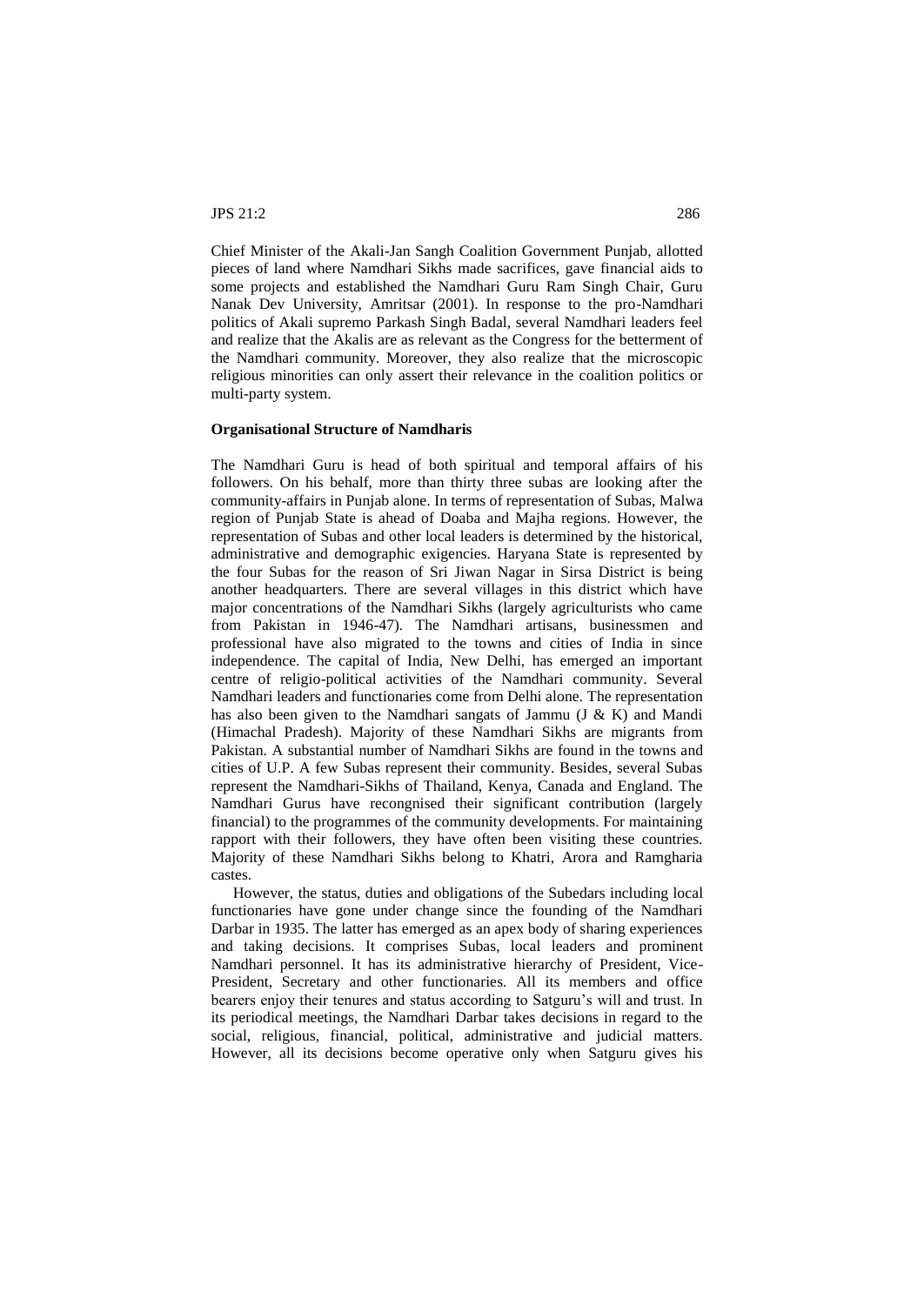consent. Technically Satguru's confidants, Subas and administrative personnel are instrumentals in executing his decisions. The Darbar issues circulars and advisories to the Namdhari community as and when required. Even verbal instructions are also issued on urgent or sensitive matters.<sup>80</sup>

In the wake of new concerns and challenges, the Namdhari leadership has evolved several administrative departments and institutions in recent times. For maintaining the financial transactions, the *Lekha Vibhag Parbandhak* Committee was formed. The financial transactions pertain to the accounts of collection of income and expenditure. The income mainly come from the *dasvand* (voluntary offerings), revenue from the landed property, agriculture farms and donations whereas the expenditure items comprise purchase of landed property, construction of various buildings including health and educational institutions and memorials, the maintenance of infrastructure, holding religious congregations, salaries to the administrative personnel and transportation/communication etc. Similarly, the Namdhari leadership is seized of the growing irreligiousness among the Namdhari boys and girls on the one hand and their alienation from their cultural heritage on the other hand. To meet this challenge, it has established *Vishav Namdhari Vidyak Jatha* in 1965 and its subsequent wing *Vishav Namdhari Istri Vidyak Jatha* in 1981. The scope of functioning these institutions have been confined to the socioreligious orientation. The founding of modern and technical institutions is not its primary concern. The Namdhari leadership has confronted another serious problem of commercialization and cultural vulgarization of the marriage institution. To keep its simplicity and dowry free, Namdhari Guru Partap Singh made obligatory for his followers to soleminize the marriage ceremony only at Bhaini Sahib headquaters. He established the Anand Karaj committee to conduct these marriages as per Namdhari maryada.

#### **Namdhari Contributions**

The Namdhari Gurus have been praising Guru Nanak Dev and his successors for integrating the devotional singing with the spiritual attainments. The Sikh Gurus believed that devotional singing could destroy falsehood in the person and lead them to the spiritual realm. In the Adi Granth, the hymns were classified according to the *ragas* (thirty one) and professional musicians were deployed to perform kirtan in the religious congregations. With the founding of Harmandir Sahib, Amritsar and other gurdwaras, the tradition of kirtan came into being. Moreover, this tradition was further groomed by the deras of the Seva Panthis and Nirmalas in eighteenth and nineteenth century. The modern Sikh organisations (Singh Sabhas, Diwans and Chief Khalsa Diwans) too enriched this tradition when they engaged the services of professional ragis. To carry on this Sikh heritage, Namdhari Satguru Ram Singh revived kirtan and formed jathas of devotional singers. His successors Partap Singh and Jagjit Singh were trained in the Shastri Sangeet (vocal and instrumental) by Ustads like Sant Mastan Singh and Bhai Gajja Singh. Satguru Partap Singh deployed professional *rababis* who performed kirtan of *Asa Di Var* in ragas for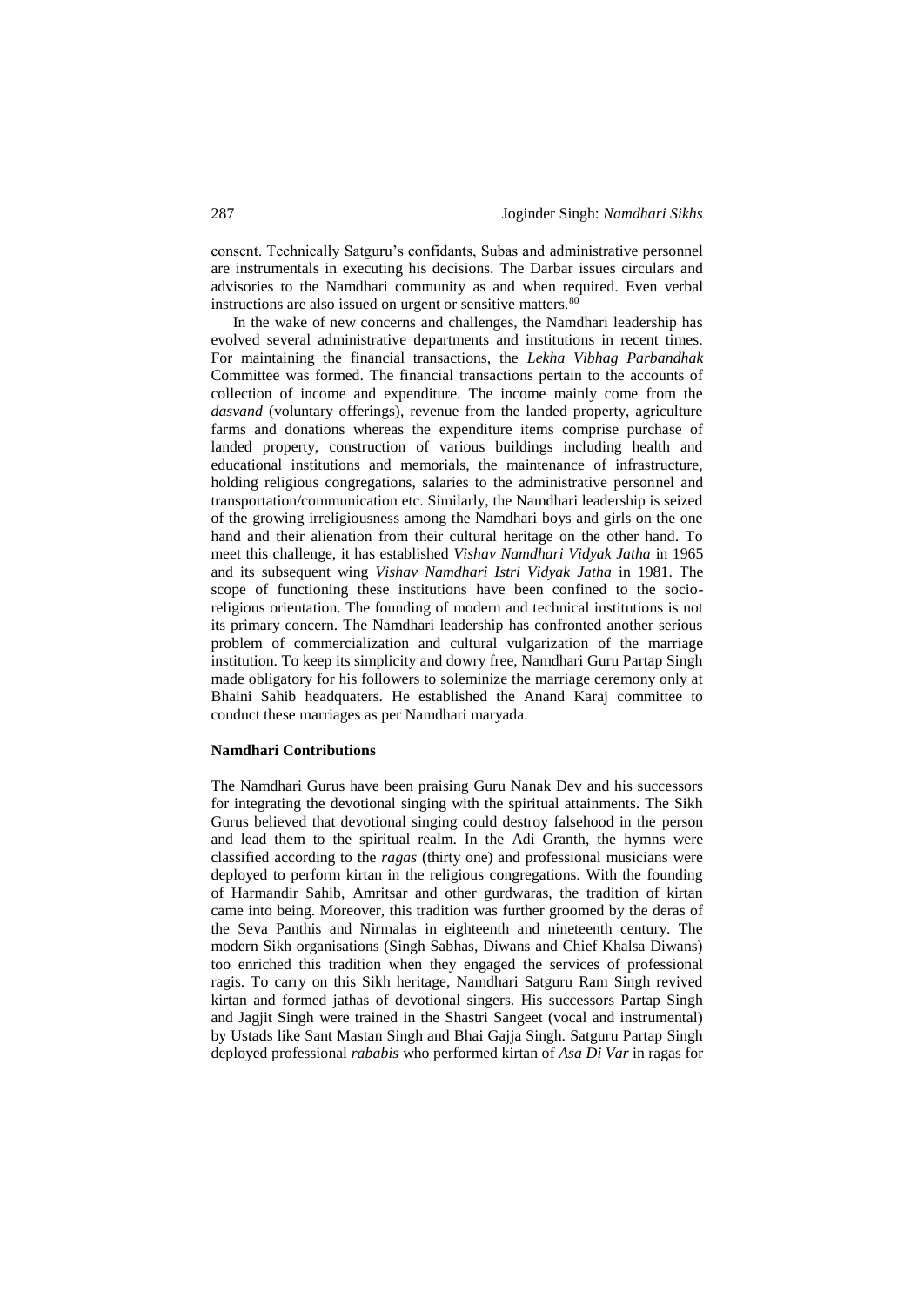more than two and half hours in the morning and some hours in the evening. He established the *Namdhari Mahavidalaya* in 1928 and Bhai Harman Singh (Chavinda) was appointed Ustad for imparting Shastri Sangeet to the students. Occasionally, Bhai Taba and Bhai Naseer performed ragas at Bhaini Sahib till they migrated to Pakistan in 1947. Satguru Partap Singh also organized *Gurmat Sangeet Samelan* in 1933 which endeared Bhaini Sahib to contemporary prominent Ustads (vocal and instrumental). His successor Satguru Jagjit Singh enriched this tradition and imparted training to the youngsters in *shastri gayan* (classical singing) and organised national Gurmat Sangeet Samelans at Delhi, Mumbai, Aurangabad and Lucknow from 1973- 1980. He established several centres for learning music in India and abroad. Premiere among these is Satguru Partap Singh Acadamy which has produced several Namdhari Ustads of national fame. Sangeetkar Bibi Narinder Kaur has made an important contribution in grooming Namdhari boys and girls in the devotional music. Like his father, Satguru Jagjit Singh engaged the services of the eminent Ustads for training his students in Shastri Sangeet. He himself was an innovative of new *bandashes* and earned the distinction of being connoisseur of Shastri Sangeet.<sup>81</sup>

Besides, Namdhari Gurus have made a distinct contribution to the sports. Learning martial art *Gatka* (an art of wielding swords), horse riding and pegging has been transformed into the modern sports. Satguru Jagjit Singh formed Namdhari Sports Acadmey and built up Sports Staduim. He took a keen interest in promoting the hockey and laid down astro turf ground for it. He engaged the services of coaches of national fame and prepared an exclusive Namdhari Hockey Team. It has participated in several national and international tournaments and won medals. Moreover, the Namdhari Sports Academy has also produced several hockey players who have the distinction of playing for the Indian National Hockey Team. These players are Harpal Singh, Sardara Singh (Captain of Indian Hockey Team), Jasbir Singh, Sher Singh, Gurwinder Singh, Gurcharan Singh, Karamjit Singh, Avtar Singh, Anmol Singh, Harwinder Singh, Savinder Singh and Harjinder Singh. Satguru Uday Singh is the patron of Namdhari Hockey Team.<sup>82</sup>

Satguru Jagjit Singh belonged to a rare category of religious leaders of Punjab who took a keen interest in innovation in seed technology which was essentially required for the beginning of second phase of the Green Revolution. By its very definition, the Green Revolution implied adoption of new techniques in maximizing the agro-production. The seed technology was one of the primary techniques. The agro-scientists and technologists still strive for another breakthrough in seed technologies for ending the stagnation in the production and starting crop diversification. However, the agro-scientists and social environmentalists cry loudly for more eco-friendly and sustainable agroproduction. This production, they emphasize, should be free from diseases and healthy for the consumptions of human beings and animals. They further plead that the seed technology should continue to generate prosperity and sustain it in terms of new avenues of livelihood as well as entrepreneurship in rural India. In meeting this challenge, Maharaj Uday Singh formed Namdhari Seeds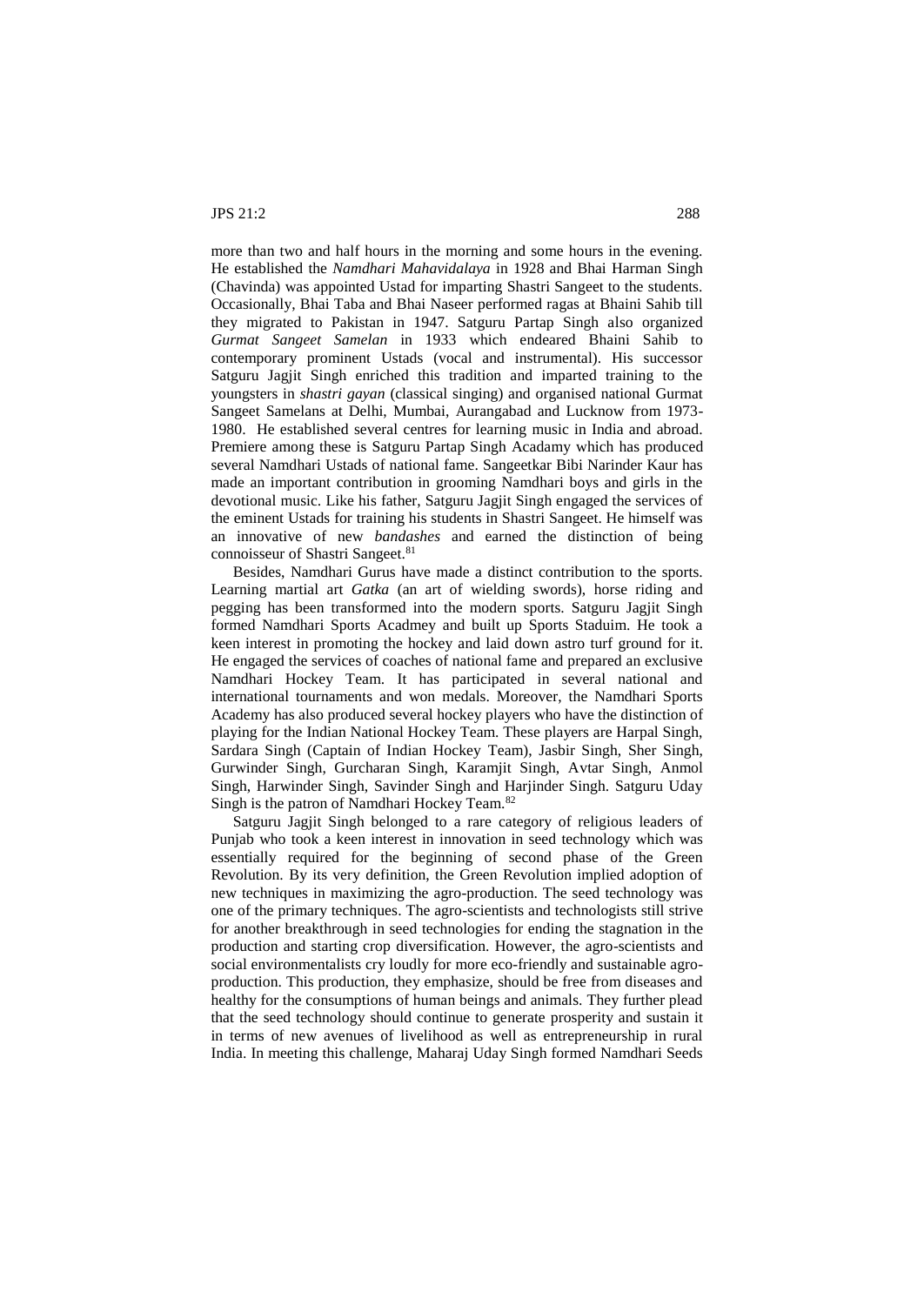under the patronage of Satguru Jagjit Singh in 1985. It started breeding programmes to develop sustainable and adaptable hybrids for vegetable crops. Within a decade, it started producing 500 hybrids and varieties in 20 different crops globally. The Namdhari Seeds also diversified into production, export and domestic retailing of fresh vegetables through the subsidiaries Namdhari Farm Fresh and Namdhari Agro Fresh. The Namdhari Seeds has also expanded its activities to S.E. Asian countries (Bangladesh, Thailand, Vietnam and Indonesia) and Middle East (Egypt, Jordan, Syria and Saudi) besides Turkey. Their hybrids have been accepted in many of these markets. The company has now diversified into field crops and developed cotton and rice hybrids. Today the Namdhari Group of Companies has created job opportunities for more than 5,000 people.<sup>83</sup>

## **Namdhari Code of Conduct**

The Namdhari Sikhs believe that Satguru is the only one who can judge their right and wrong actions and command them to lead their life accordingly. They feel blessed for they have a true spiritual master who can liberate them from sufferings and sorrows. They take them as the will of their Satguru who is the saviour of the human beings. It is the grace of Satguru that they seek spiritual quest and attain bliss. Moreover, they believe that their Satguru is *bakhshanhar* (forgiver) and atones their sins.<sup>84</sup>

The Namdhari Sikhs observe maryada which comprises daily *nam simran*, earning livelihood by honest means and show piety to the people. After taking full bath, they meditate on the name of God in the early morning. As early as 1940, Namdhari Guru Partap Singh obliged his followers to perform nam simran only for an hour daily. However, they are free to recite *nam shabad* (hymns) with rosary in hands whenever they wish to do that. Majority of the Namdhari Sikhs only meditate in the early morning and then carry on their routine work in the rest of the day. They also participate in the collective congregations called *jap paryog*, *varni* (rituals of meditation) and havan which are arranged by the local leadership on certain days (preferably on Thursday and Sunday). Periodical *melas* (socio-religious festivals) particularly *asu damela* are also organised at Bhaini Sahib headquarters in which thousands of Namdhari Sikhs from distant villages and towns participate.

On all occasions of joys and sorrows, the Namdhari Sikhs arrange path (reading) of the Adi-Granth. The pathis (scripture-readers) perform this job within seven days. The Adi-Granth is placed in a room or place after cleaning or washing it. The family-members, kiths and kins attentively listen path. At the end, *vak* (receiving guru's word or command from the Adi-Granth) is taken and *ardas* (supplication) is performed. Then sacramental food (*karah parsad*) is distributed. The divan is also held for shabad-kirtan. For performing akhandpath, (a continuous reading) elaborate arrangements are required. The orthodox Namdhari-Sikhs known as *Sodhis* perform this job. Most of the Sodhis stay at Bhaini Sahib. The date for performing path or akhand- path is arranged according to the availability of these Sodhis. The well-water is arranged in a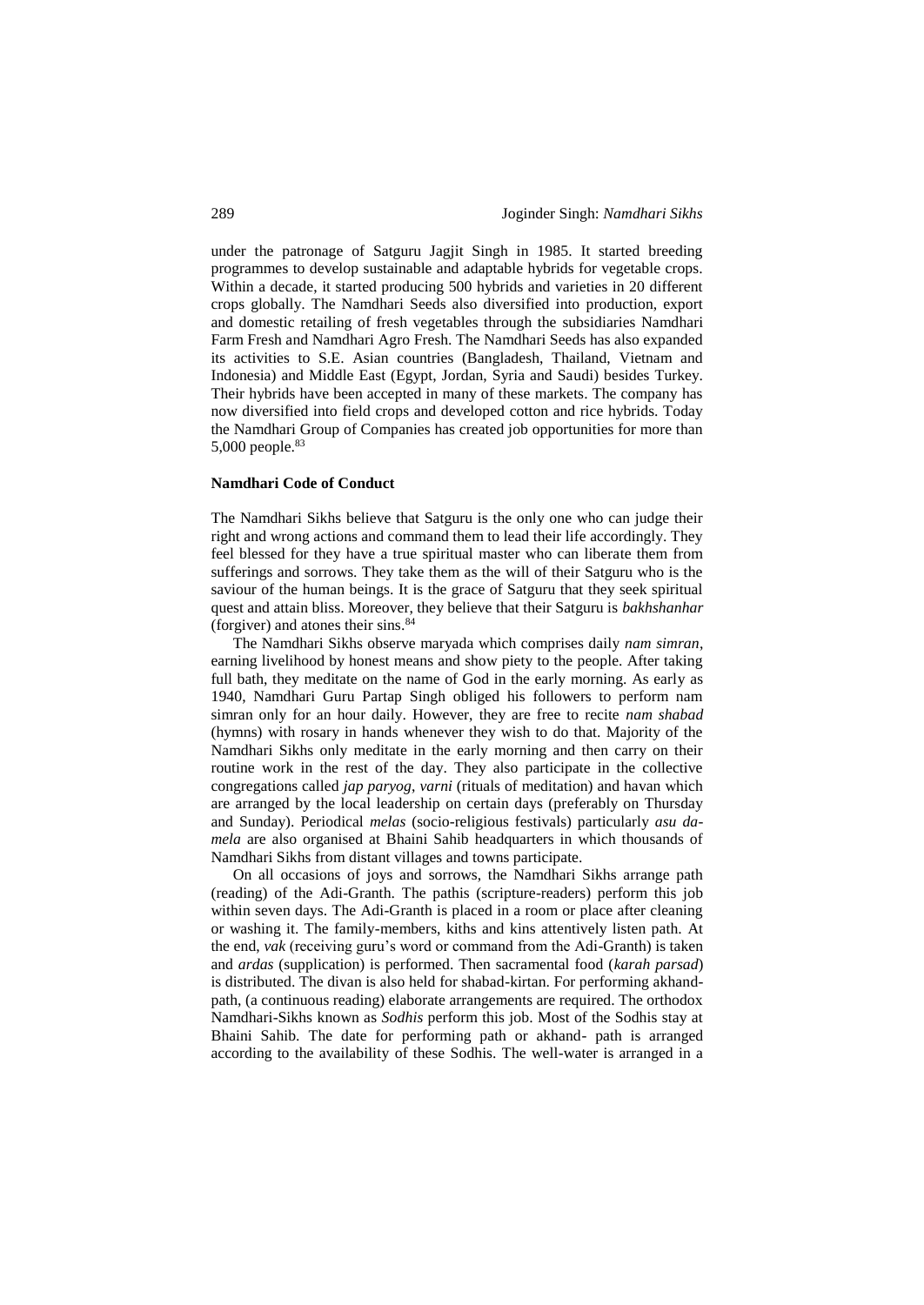big quantity for drinking and washing (the tap-water is not used). Similarly, other *samagari* (ration) is arranged in advance. However, utmost attention is given to the mode of cooking and serving food. Performing akhand-path has become an expensive ritual.

The Namdhari Sikhs perform ceremonies related to birth, marriage and death in accordance to their own maryada. However, they are not totally free from the customs of their respective *zat-biradris* (endogamous brotherhood). A birth of a child (boy) is celebrated by distributing sweets (*lodoos*). After thirteen days, mother of the child resumes the kitchen work with some ceremony which is known as *chaunke charna.* The puritan Namdhari Sikhs initiate both mother and child and name to the child. It is known as *namkaran* ceremony. Sometimes, kiths and kins are invited on this occasion. Langar is served in the end. Similarly, they solemnize marriages by anand-riti. As per the commands of Satguru, parents are supposed to perform this ritual at Bhaini Sahib alone. The parents, in consultation with local leaders or the nearest or dearest, propose boy or girl and seek Satguru's approval. They fill up a performa which has been designed by the Vishav Namdhari Sangat, Bhaini Sahib. The performa records their names, occupation, *gotra* (exogamous caste group) of their paternal and maternal homes; date of birth, height and qualifications of girl and boy. The parents give undertaking that they have not given or received dowry and commit no violation of commands of Sri Satguru. The Vishav Namdhari Sangat certifies that both boy and girl are of stipulated age, gurmukh in appearance and can recite ardas. The sangat also ensures that the families are not close relatives. A Suba and two responsible persons also certify the above mentioned antecedents. Before solemnizing anand-riti, the parents perform *sehaj paths* (reading Adi-Granth) at their respective houses or at Bhaini Sahib. However, it is not mandatory. In case, path is to be performed at Bhaini Sahib they deposit some amount. The anand-riti is solemnized individually or collectively. The mass marriages are arranged periodically.

Ideally speaking, the Namdhari Sikhs perceive death of a person as Almighty's will and avoid breast beating and loud wailing. However, in actual practice, the nearest and dearest of the deceased person often give way to their emotional outburst. According to the Namdhari maryada, the deceased person is given full bath and administered amrit. Pyre is raised keeping head of the dead towards Pol-Star. Ashes are collected in a bag and thrown into flowing water. The Namdhari Sikhs do not go to any marked places like Haridwar or Kiratpur or Goindwal for disposing of remains of the deceased persons. They perform a path either at local dharamsala or Bhaini Sahib.<sup>85</sup>

With the passage of time, the orthodox Namdhari maryada is being supplanted by the western life style among a section of this community. A unique look of a Namdhari-Sikh in the *kurta-pajama* (long shirt-trosurer) and round *dastar* (turban) made of white hand spun has been partly replaced by the western dress. However, the mass-gatherings of the Namdhari-Sikhs at Bhaini Sahib give impression of continuity of their customary dress. Similarly, the Namdhari women of recent generation have temptation for modern fashion and use cosmetics and jewellery against the wishes of their Satguru. Television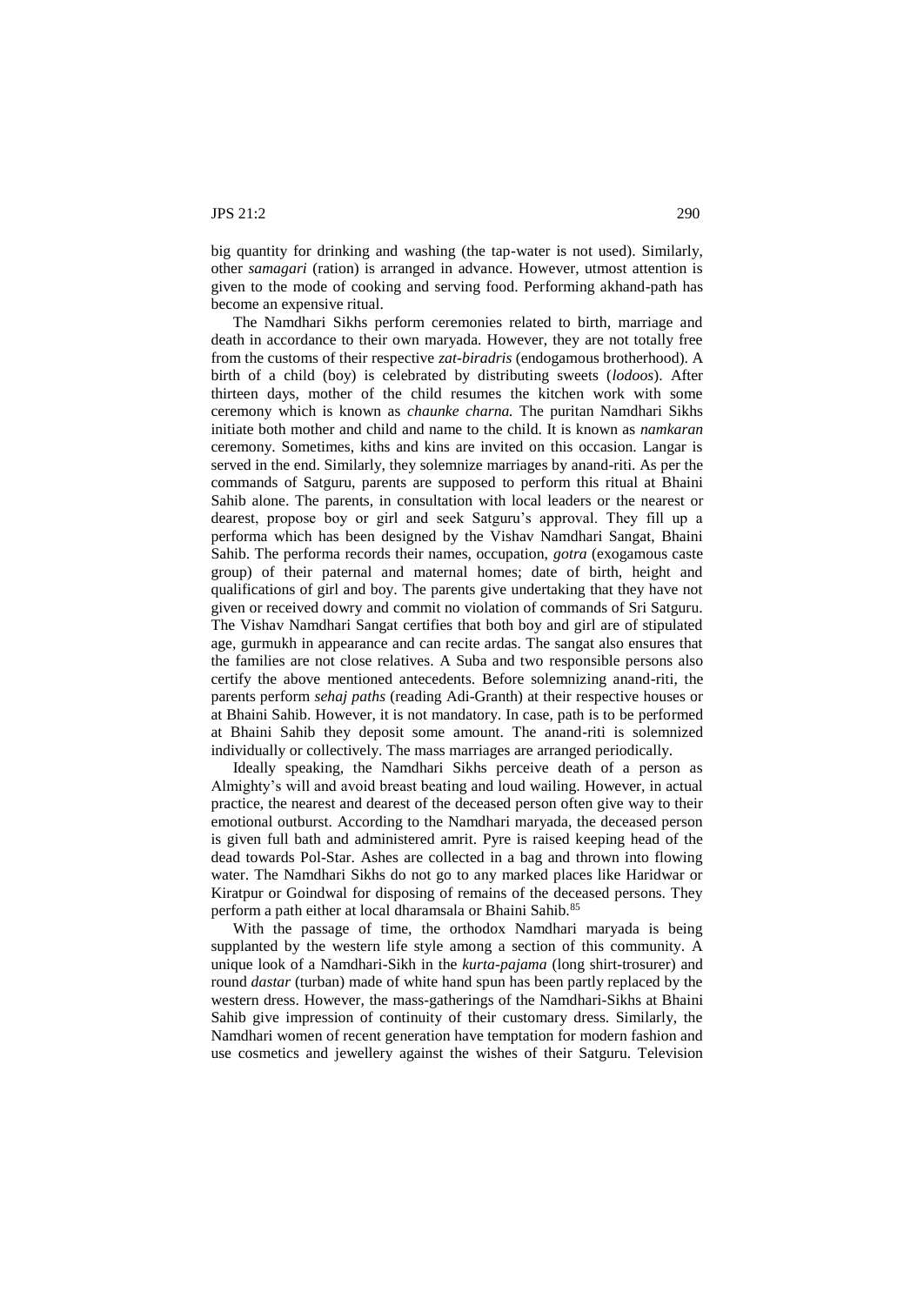media has made inroads into the Namdhari-families too. They view television in spite of its prohibition. Moreover, the boys and daughters of the orthodox Namdhari parents, when married into non-Namdhari families, quickly deviate from the Namdhari-maryada as the latter ask the former to conduct *anand riti* according to the popular maryada of the Sikhs (SGPC) and also arrange marriage parties etc. However, number of such cases are marginal.<sup>86</sup>

## **Conclusion**

Briefly speaking, over a period of one hundred fifty years, the microscopic Namdhari community has undergone radical changes. In the mid nineteenth century its founders revived Sikhism, nostalgia of the Khalsa raj and confronted the British. Ostracized by the Tat Khalsa, they shed off their sectarian character and tried to integrate themselves with the world of Hindus, Indian nationalists and revolutionaries. They espoused unity and integrity of the country, cultural commonality, peaceful co-existence and communal harmony. Simultaneously, they responded to the national/regional politics but opposed separatist forces. In between they sought state patronage for expanding and building their headquarters, institutions and heritage. In recent years, they have widened the scope of their mission and promoted the *shastri sangeet*, sports and agrarian technologies.

# **Notes**

<u>.</u>

<sup>&</sup>lt;sup>1</sup> Joginder Singh, *Namdhari Guru Ram Singh*, National Book Trust, India, New Delhi, 2010, pp. 148-9.

<sup>2</sup> 'Preface', *A Short History of Namdhari Sikhs*, (Joginder Singh), Guru Nanak Dev University, Amritsar, 2010.

<sup>3</sup> Syad Muhammad Latif, *History of the Panjab: From the Remotest Antiquity to the Present Time,* Eurasia Publishing House, New Delhi, 1964 (reprint), pp. 594-5.

<sup>4</sup> Ibid, p. 595

<sup>5</sup> Cited in *Namdhari Sikhs the Pioneer Freedom Fighters*, (H S Hanspal), Namdhari Darbar, Bhaini Sahib, Punjab, 2006, p. 80.

<sup>6</sup> Jaswinder Singh, *Kukas of Note in the Punjab: Kuka Documents 1881,*  Namdhari Darbar, Bhaini Sahib 1984 and *Kuka Movement: Freedom Struggle in Punjab,* 1985; Bhai Nahar Singh and Bhai Kirpal Singh, *Rebels Against the British Rule, Delhi, 1995.*

<sup>7</sup> Joginder Singh, *Namdhari Guru Ram Singh,* pp. 148-9.

<sup>8</sup> Harjot Oberoi, "Brothers of the Pure: The Poetics and Politics of Cultural Transgression," *Modern Asian Studies*, Vol. 26, Pt. I, Feburary 1992, pp. 157- 97.

<sup>9</sup> W.H. McLeod, 'The Kukas: A Millenarian Sect of the Punjab', *Social and Political Movements: Readings on Punjab*, (Eds. Harish K Puri, Paramjit Singh Judge) Rawat Publications, Jaipur, 2004, pp. 27-56.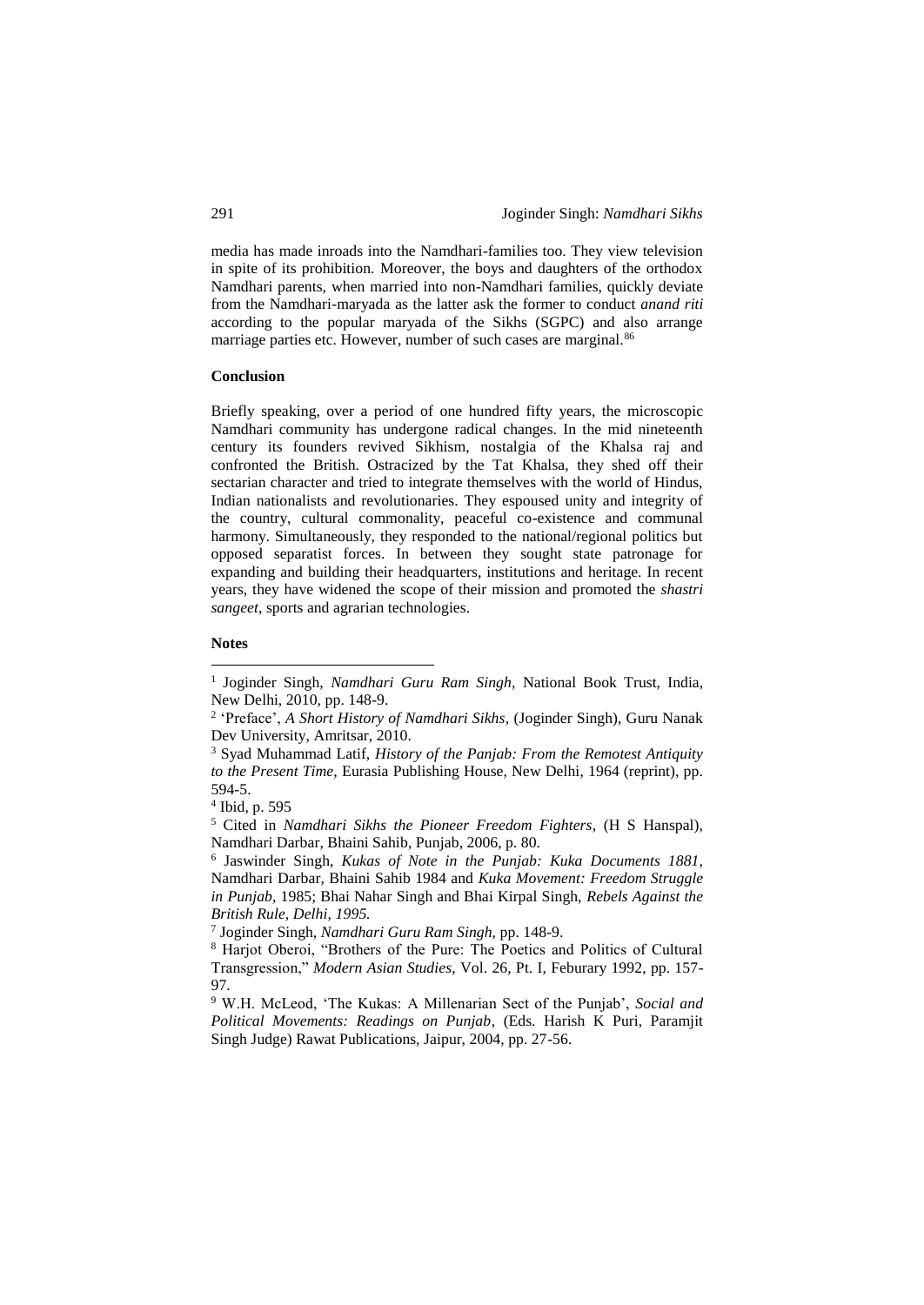1

<sup>16</sup> There were several other *sants* and *babas* who established their centres of propagation of *nam-simran*. Prominent among them were Baba Dayal (1783- 1855) and Baba Bir Singh of (1768-1844) of Naurangabad. The former was the founder of Nirankari mission whereas the latter established his *dera* in the village of Naurangabad near Tarn Taran: Harbans Singh (ed.), *Encyclopaedia of Sikhism*, Volume I, Punjabi University, Patiala, 1992, pp. 265-66, 376-77. Similarly, Bhagat Jawahar Mal was known for his piety and addressed as Sain Sahib in 1847, Jawahar Mal opened a centre for divine worship entitled the *Jagiasi* and *Abhiasi*, see, Khushwant Singh, *A History of the Sikhs*, Vol. 2, Oxford India Paperbacks, 1999, p. 128.

<sup>17</sup> There is a difference of opinion about the exact date of the initiation of the movement. Contemporary sources mention that 'Guru' Ram Singh commenced in the Ludhiana District about the year 1857: Nahar Singh, *Guru Ram Singh and the Kukas Sikhs. Documents-Vol-I, p-30*. Ganda Singh, Fauja Singh and some others eminent scholars accept Baisakhi of 1857 A.D. See, Fauja Singh, *Kuka Movement,* Moti Lal Banarsi Das, Delhi, 1965, p. 19. Ganda Singh, *Kukiya di Vithiya*, p 34, M.M. Ahluwalia, *Kukas: The Freedom Fighters of Punjab,* Allied Publishers, Bombay, 1965, p. 53.

<sup>20</sup> "Chandi di Var (the Ballad of goddess Chandi) or, to give it its exact title, *Var Sri Bhagauti Ji Ki*, by Guru Gobind Singh and included in the *Dasam Granth*, is the story of the titantic contest between Chandi and other gods on the one hand and the demons on the other. The poem allegorizes the eternal conflict between good and evil. The source of the legend is "Devi mahatmya," a section of the *Markandeya-purana,* and the narrative follows, in the main, the classical detail though the dominant interest lies in the character of Chandi which, through the creative genius of the poet, attains reality and firmness belying its mythical origin. The *Var*, in Punjabi, is one of the trilogy of poems about Chandi in the *Dasam Granth,* the other two being in Braj": *The* 

<sup>10</sup> Jaswinder Singh, *Kukas of Note in the Punjab,* Namdhari Darbar, Bhaini Sahib, Ludhiana, 1984, pp. 74-5, 92-3, 116-7.

<sup>&</sup>lt;sup>11</sup> Joginder Singh, *The Namdhari Sikhs: Their Changing Social and Cultural Landscape*, Manohar Publications, New Delhi, 2013, pp. 87-9.

<sup>12</sup> Ibid, pp. 191-2.

<sup>13</sup> Ibid, pp. 115-6.

<sup>14</sup> Surjit Kaur Jolly, *Sikh Revivalist Movement,* Gitanjali Publishing House, New Delhi, 1988, pp. 39-40.

<sup>&</sup>lt;sup>15</sup> From T.H. Thornton, Secretary to Government Punjab to J.W. Wyllie Secy, Govt. of India, Foregin Deptt, No-57, 2 Feb 1867: Nahar Singh, *Guru Ram Singh and the Kukas Sikhs: 1863-1871 Documents-*I, Amrit Co New Delhi; 1965, p. 29.

<sup>18</sup> *Satjug*, 22 Magh 1986 (1929 A.D.), Fauja Singh, *Kuka Movement*, p. 19.

<sup>19</sup> Randhir Singh (ed.), *Granth Prem Sumarag: Arthat Khalsai Jiwan Jhach*  (P), New Book Company, Jalandhar, 1965: see, its text, pp 1-4.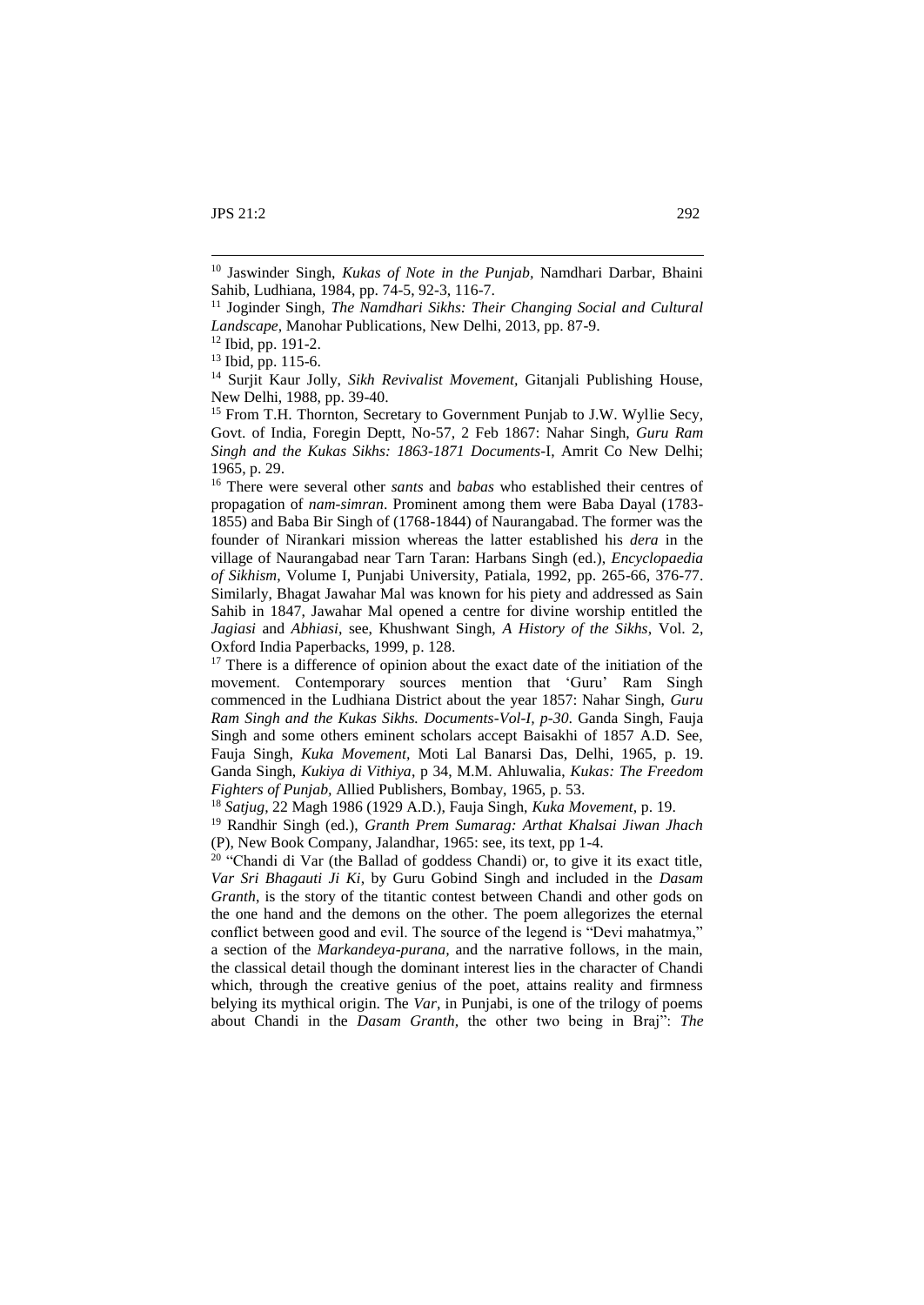<sup>24</sup> Fauja Singh, *Kuka Movement*, p. 34.

<sup>25</sup> Cited in *Gaatha Sutantarta Sangram Di,* (Dalip Singh Namdhari), Namdhari Darbar, Bhaini Sahib, 2002, pp. 27-28.

<sup>26</sup> For detail, see, *Mahan Noor*: *Sri Satguru Partap Singh* ji, Navyug Publishers Delhi, 1999, pp 197-238; Jaswant Singh Jass, *Baba Ram Singh Namdhari*, Kasturi Lal & Sons, Amritsar, 1958, p. 17.

<sup>27</sup> Nahar Singh, *Guru Ram Singh and the Kuka Sikhs*, Vol. 1, p. 28.

<sup>28</sup> From T.H. Thorton Secretary to Government of Punjab to J.S. Wyllie, Officially Scey, to Government of India Foreign Deptt. No-154-157, dated 2nd Feb 1867: Nahar Singh Documents-I p. 34.

<sup>29</sup> From Inspector General of Police, Punjab to Secretary to Government Punjab-No-II- 188,20<sup>th</sup> January 1868: Nahar Singh, Vol-I, pp. 70-71.

<sup>30</sup> M.M. Ahluwalia, *Kukas*, p. 64.

<sup>31</sup> *Basant Ank of Satjug*, Samvat 1986 (1929 AD), p. 43.

<sup>32</sup> Jaswinder Singh, *Sri Satguru Ram Singh Ji De Hukamname*, Namdhari Darbar, Bhaini Sahib, Ludhiana, p. 21.

<sup>33</sup> Ibid, pp. 350-351, 382-83.

<sup>34</sup> Joginder Singh, *A Short History of Namdhari Sikhs of Punjab,* Guru Nanak Dev University, Amritsar, 2010, pp. 129-30.

<sup>35</sup> Ibid, p. 131.

<sup>36</sup> Khushwant Singh, *The Sikhs*, George Allen & Unwin, London, 1953, p. 52.

<sup>37</sup> Some scholars hold the view that *Kuka* movement was essentially a socioreligious movement. They draw their inferences primarily on the assumption that there is no contemporary evidence available which could substantiate political motives and organisational set-up of the Kukas. The Namdhari scholars, according to them, are politically motivated and distorting the socioreligious version of the Kuka movement. For details, see, Ganda Singh, "Kuka (Namdhari) Lehar", *Punjab: Bhai Jodh Singh Abhinandan Granth* (ed.Ganda Singh), Punjabi Sahitya Academy, Ludhiana, 1962, pp. 96-112; Bhagat Singh, "The Kuka Movement", *The Panjab Past and Present, Vol. II,* Pt. I, Punjabi University, Patiala, 1973, pp. 148-55.

<sup>38</sup> Shamsher Singh Ashok, *Punjab Dian Lehran,* Ashok Pustak Mala, Patiala, 1974, p. 70. However, in some quarters, doubts were raised about the aims of Baba Ram Singh and it was thought that under the religious garb the plans for the overthrow of the British rule were concealed: *The Foreign Missionary*, pp. 68.

<sup>39</sup> Kushwant Singh, *A History of the Sikhs, Vol. II,* p. 190. <sup>40</sup> Ibid, p. 130.

1

*Encyclopaedia of Sikhism*, (ed. Harbans Singh), Vol.I, Punjabi University, Patiala, 1995, p 434.

 $21$  For details of this ceremony, see, M.M. Ahluwalia, pp. 48-49.

<sup>22</sup> Ibid, p. 48.

<sup>23</sup> *Satug,* 22 magh 1986 (1929.A.D) pp10-40; also see, Jaswant Singh Jas, *Baba Ram Singh Namdhari*, Kasturi Lal &Sons,Amritsar 1958,p17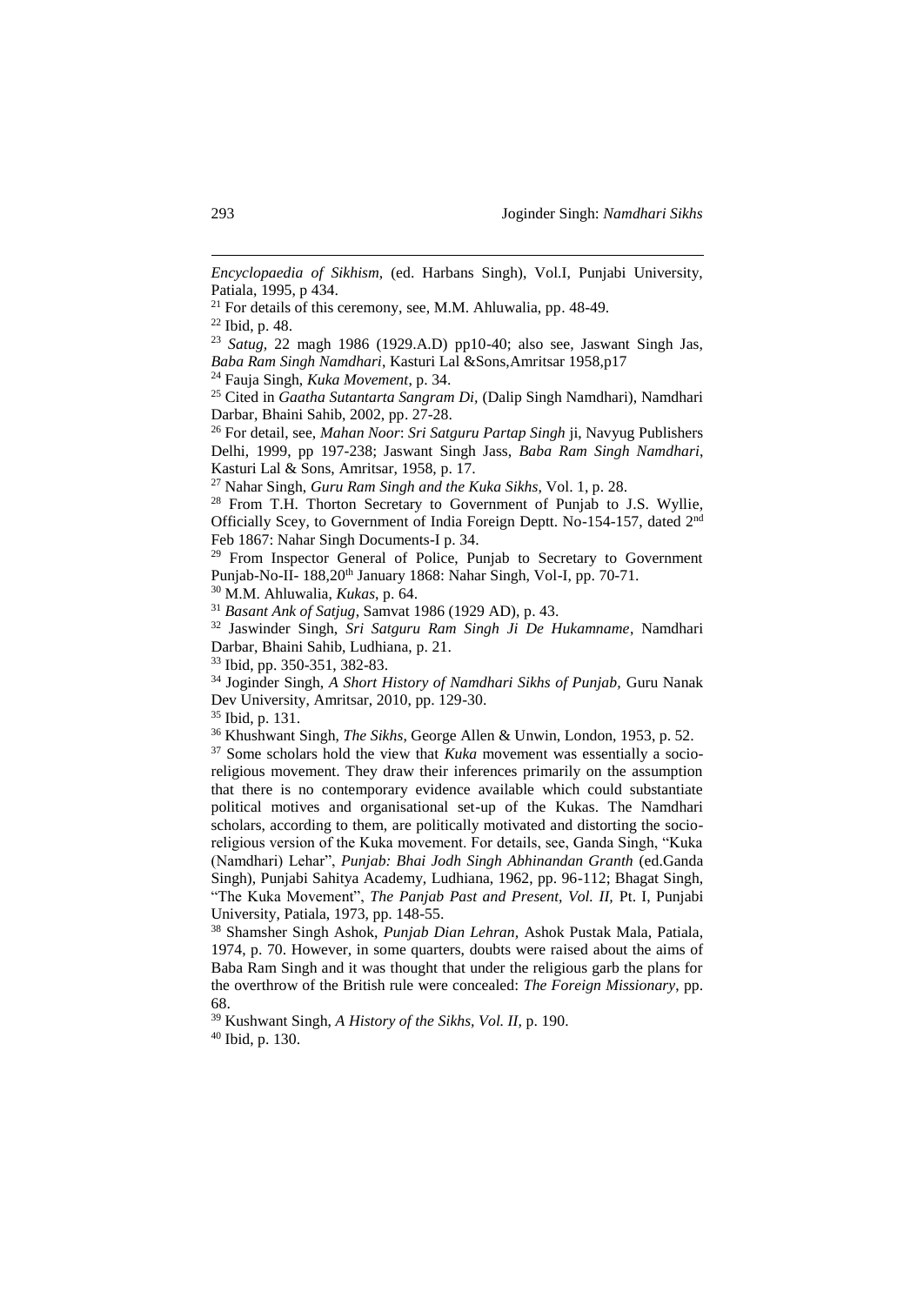1

<sup>43</sup> M M Ahluwalia, *Kukas*, pp. 78-93.

<sup>44</sup> For details, see, Fauja Singh, pp. 161-4.

<sup>45</sup> Ganda Singh (ed.), Maharaja Duleep Singh Correspondence, Punjabi University, Patiala, 1977, pp. 83, 90, 95, 105. After his conversion to Christianity, Dalip Singh left India for England in 1854 and was accorded warm welcome by the Royal family particularly by Queen Victoria. In 1860, he came to see his mother Maharani Jind Kaur. Again, he came to India in 1864 to perform the last rites of his mother who died on October 18, 1863. On his way back, he married Bamba Muller, the daughter of a German Merchant on June 7, 1864 at Alexandria. Meanwhile, he incurred a heavy debt. He made several appeals but the British government did not restore his private estate and property and decided to seal off Elevden Hall Estate after his death. Strained by the huge debt, the ex-Maharaja returned to India. But before sailing, he proclaimed himself as the sovereign of the Sikh 'nation' in 1887 and also called upon his countrymen to rise against the British.

<sup>46</sup> Ibid, p. 104: "According to the Paris Correspondent of the Daily Chronicle Tribune, June 8, 1887, 'he went to Russia with the object of seeking permission of the Russian authorities to be allowed to proceed through Central Asia to the Afghans frontier' and also to persuade them to invade India"; also see, Fauja Singh, "Maharaja Dalip Singh Te Kukian De Parspar Sambandh", *Satyug* (ed. Pritam Singh), Sri Jiwan Nagar, Hissar, 1966, p. 51.

<sup>47</sup> M M Ahluwalia, *Kukas*, p. 33.

<sup>48</sup> Gurcharan Singh, *"Sardar Thakur Singh Sandhanwalia"*, Punjabi University, Patiala, 1970, p. 25.

<sup>49</sup> Grudial Singh, "Sardar Thakur Singh Sandhanwalia", *The Panjab Past and Present, Vol. II*, Pt. II, Punjabi University, Patiala, 1968, pp. 363-4: The number of the Sikh and Rajput soldiers is given at forty thousand. The rulers with whom Thakur Singh established contacts were Patiala, Nabha, Jind, Faridkot, Punch, Jaipur, Alwar, Bikaner, Indore and Hyderabad. The author claims that some of them even agreed to extend their armed help to the Maharaja.

<sup>50</sup> Percival Spear, *A History of India, Vol. II*, Penguin Books, 1977, pp. 253-4 (hereafter Percival Spear)

<sup>51</sup> Gurdial Singh, "Sardar Thakur Singh Sandhanwalial", *The Panjab Past and Present*, p. 385.

<sup>41</sup> M M Ahluwalia, Kukas, Allied Publishers, Bombay, 1965, pp. 70-71; also see, Nahar Singh, "*Guru Ram Singh Ji Ate Nepal Sarkar"*, *Satjug* (ed. Pritam Singh), Sri Jiwan Nagar, Hissar, 1966, pp. 62-72.

 $42$  For details, see, Fauja Singh, pp. 76-77; "... The Kuka leadership seemed well aware of all the issues involved in the problem of stopping the kinekilling. To them an attack on the butchers was, in fact, an attack on the Government. It was, therefore, not an act of religious fanaticism, but a step forward in their national struggle against the new rulers of the country…"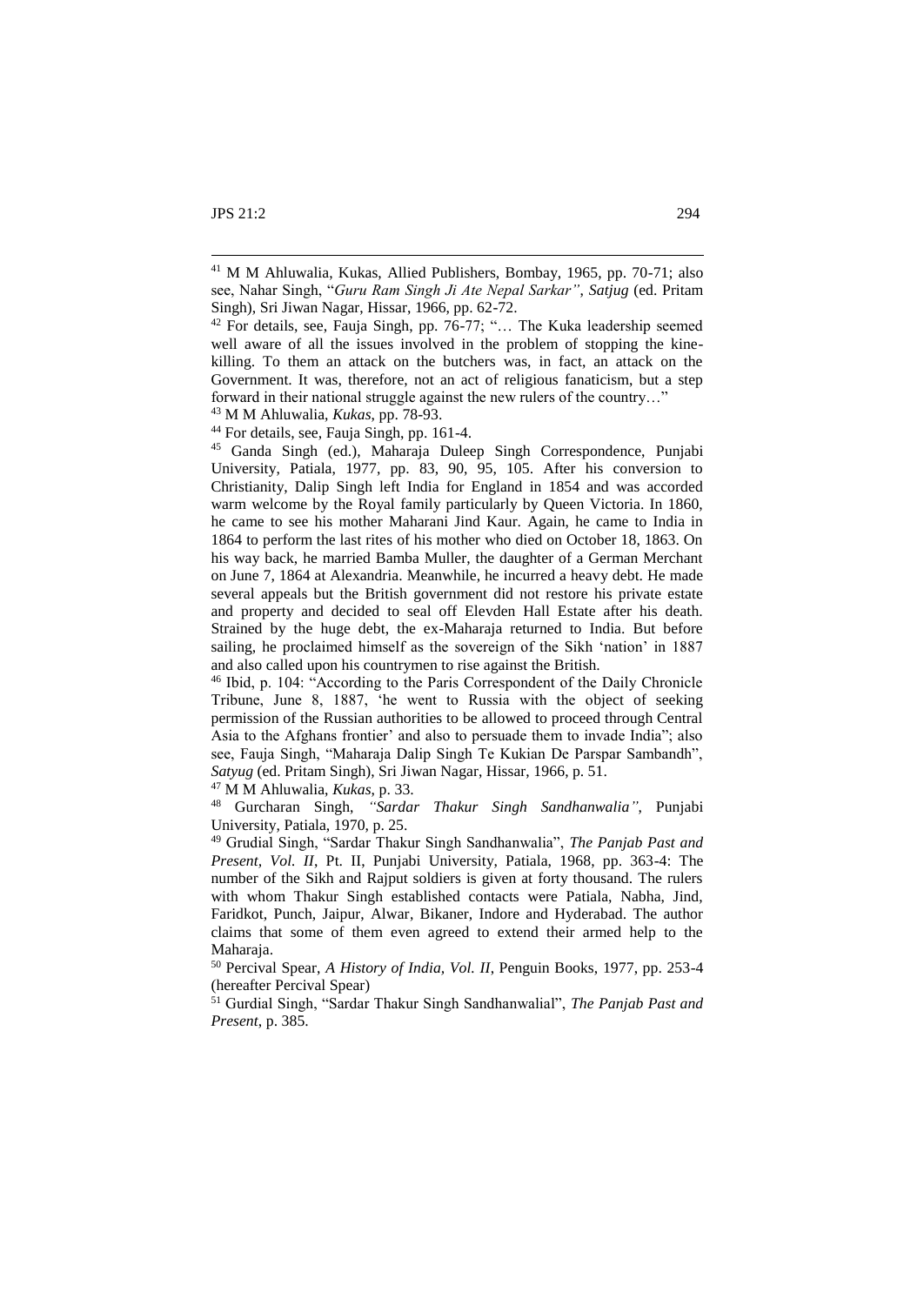<sup>58</sup> Ibid, p. 333.

1

<sup>52</sup> For detail, see, Rattan Singh Jaggi, *Guru Granth Vishavkosh,* Pt.-I, Punjabi University, Patiala, 2002, pp .79-80.

<sup>53</sup> Cited in *Satjug*(Speical issue), March-April, 2001, p. 48.

<sup>54</sup> Joginder Singh, (2010), p. 78.

<sup>55</sup> Inder Singh Chakarvarti, "Gur Avtar", *Satjug,* Sri Bhaini Sahib, 1929, pp. 8- 9.

<sup>56</sup> Ibid.

<sup>57</sup> As the story goes "at Chak Nanaki (Anandpur), a group of Kashmiri *pandits*  driven to desperation by the bigoted policies of the Mughal Governor Iftikhar Khan (16-71-75) called on Guru Tegh Bahadur on 25 May 1675 to narrate their tale of woe…": *Encyclopaedia of Sikhism,* (Harbans Singh), Vol IV, Punjabi University, Patiala, 1998, p. 332.

<sup>59</sup> Inder Singh Chakarvarti, pp. 8-9.

<sup>60</sup> Ibid, p. 10.

<sup>61</sup> Ibid, p. 11.

<sup>62</sup> Bhai Parmanand, "Satguru Ram Singh Ji," *Satjug,* Basant Ank, 1928, p. 110. <sup>63</sup> Swami Sawantar Nand, "Sri Satguru Ram Singh Ji Aur Arya Samaj," *Basant Ank Satjug,* 1928, pp. 92-93.

<sup>64</sup> The Hindu Mahasabha was founded in 1915 as a political party by Punjabi Hindus (qq.v.) resentful of the extra weightage given to Muslims in the province by the system of separate electorates introduced in 1909. Later, under the Presidentship of Madan Mohan Malaviya (q.v.), the Hindu Mahasabha overhauled its organization and declared its larger goal to be "the maintenance, protection and promotion of the Hindu race, Hindu culture and Hindu civilization for the advancement of the Hindu Rastra [nation]." To that end it projected India as a Holy Land, adopted Hindi as its language, advocated cow protection as state policy, and encouraged an active program of *shuddhi,* or purification, and "reconversion" of Christians, Muslims, and Sikhs (qq.v.) to the Hindu fold: Surjit Mansingh, *Historical Dictionary of India,* Vision Books, New Delhi, 2003, pp. 173-74.

<sup>65</sup> Rashtryia Swayamsewak Sangh was founded by Keshav Baliram Hedgewar (1889-1940) in Nagpur as an instrument of Hindu cultural revitalization and consolidation in 1925. "On Ram Navami day, 1926, the infant organization, after considerable discussion between Hedgewar and his co-founders, gave itself the name of Rashtriya Swayamsevak Sangh. Hedgewar insisted on the term '*rashtriya'* (national) for its exclusively Hindu organization, for he wanted to re-assert the identity of Hindu with *rashtriya.* A flag was chosen that allegedly belonged to Ram, and was said to have been used by Shivaji. A prayer, in mixed Hindi and Marathi, would be sung at the end of every *shakha*  meeting, along with the slogans of *Rashtra guru Samarth Ramdas ki jai* and *Bharat Mata ki jai.* The prominence of Shivaji, his flag, and his guru Ramdas in RS ritual gave it a strongly Maharastrian complexion, leading even to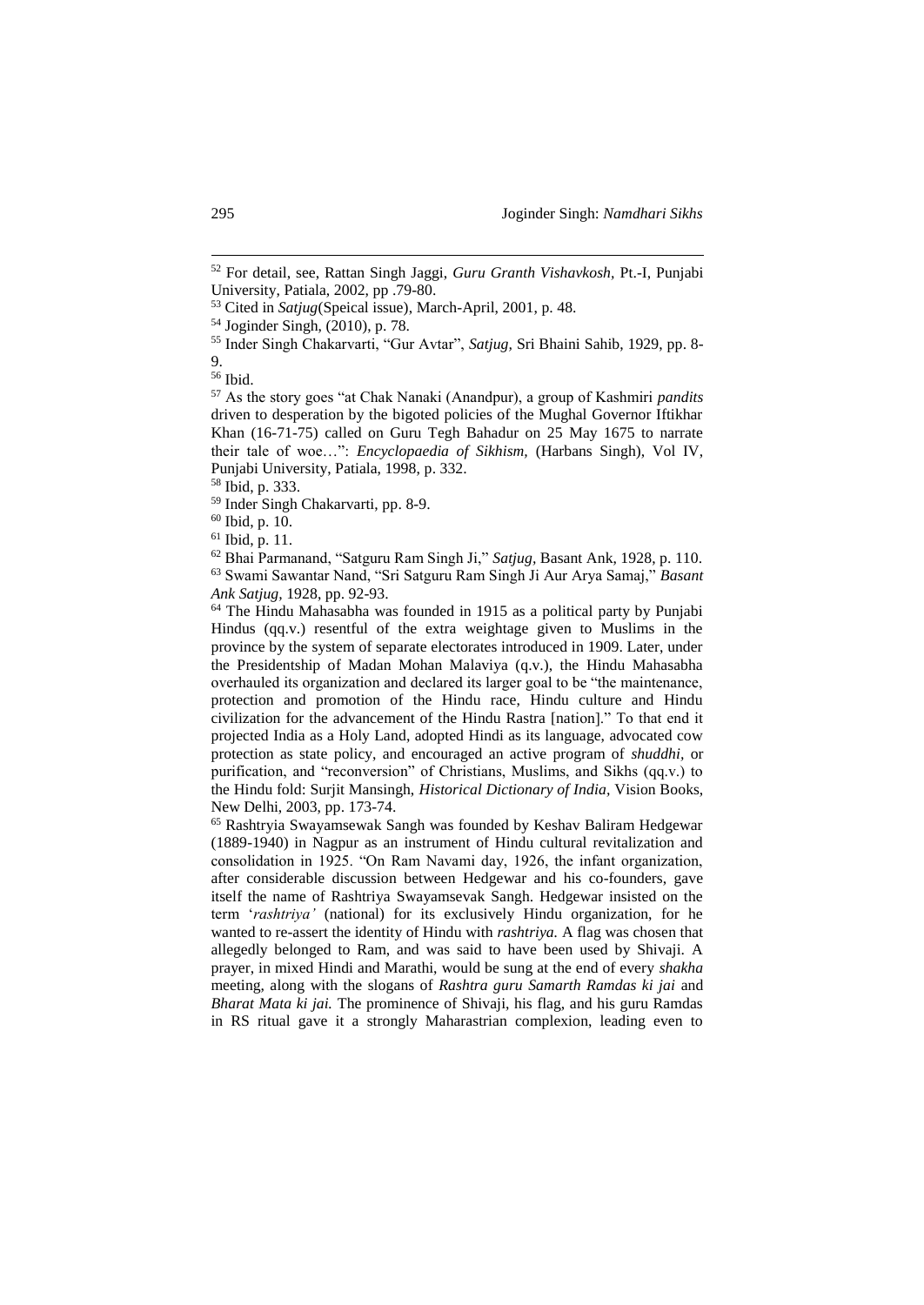1

<sup>78</sup> Ibid, pp. 141-42.

| <b>Visiting Prominent Ustads</b>                  | <b>Namdhari Prominent Sangeetkars</b> |
|---------------------------------------------------|---------------------------------------|
| Ustad Walayat Khan (Sitar)                        | Ustad Harbhajan Singh                 |
| Ustad Ali Amzad Khan                              | Gurdev Singh                          |
| Pt. Krishan Maharaj (Tabla)                       | <b>Ustad Nihal Singh</b>              |
| Pt. Shanta Parsad (Tabla)                         | Mohan Singh                           |
| Pt. Hari Parsad Chaurasia (Bansari) Sukhdev Singh |                                       |
| Pt. Ram Narayan (Sarangi)                         | Harbans Singh Ghula                   |
| Pt. Shiv Kumar Sharma (Santoor)                   | Sher Singh                            |
| Pt. Rajan Sajan Misra                             | Sukhwinder Singh Sukhi                |
| Pt. Birju Maharaj (Narit)                         | <b>Balwant Singh</b>                  |

<sup>82</sup> Amarjit Kaur, pp. 46-7.

rumours that its aim was a Peshwa restoration": *Khaki Shorts Saffron Flags*, Orient Longman, New Delhi, 1993, p. 18.

<sup>66</sup> For detail, see, *Satjug,* March 1938, p. 13; April 1938, p. 5.

<sup>67</sup> Francine, R. Frankel, *India's Political Economy 1947-2004,* Oxford, Indian Paper backs, 2006, pp. 697-98.

<sup>68</sup> Bipan Chandra, *Indian Struggle for Independence*, Penguin Books, New Delhi, 1989, p. 437.

<sup>69</sup> Kushwant Singh, *A History of the Sikhs*, (1839-2004, p. 239 (footnote).

<sup>70</sup> Kuldip Singh, *The Namdhari Movement: Continuity and Change*, Ph.D Thesis, Guru Nanak Dev Universtiy, p. 146.

<sup>71</sup> Pritam Singh Kavi, *Beete Diyan Piran*, Vol.3, Sahit Parkashan, Delhi, 1992, p. 432.

<sup>72</sup> Bipan Chandra, Mridula Mukherjee, Aditya Mukherjee, *India After Independence 1927-2000,* Penguin Books, New Delhi, 2000, p. 30.

<sup>73</sup> See, *Pravachan-His Holiness Sri Satguru Jagjit Singh Ji,* (Compiler Harvendra Singh Hanspal), Namdhari Darbar, 2001, pp. 63-68.

<sup>74</sup> Babusha, *The Namdhari Sikhs of Punjab* (1947-2001), Ph.D Thesis, GNDU, 2012, pp. 181-82.

<sup>75</sup> Beant Kaur (ed.), *lal Eh Rattan*,Vol V, Namdhari Darbar, Bhaini Sahib, Ludhiana, pp. 133-37.

<sup>76</sup> Khuswant Singh, A History of the Sikhs, Vol. II, Oxford India Paperbacks, 2011, p. 337-44.

<sup>77</sup> Joginder Singh (2010), pp. 140-42

<sup>79</sup> Babusha, p. 191.

<sup>80</sup> Ibid, pp. 138-9.

<sup>81</sup> Pritam Singh Kavi, "Satguru Partap Singh Ji and Sangeet", *Maha Noor: Sri Satguru Partap Singh Ji* (Ed. Pritam Singh Arsi), Navyug Publisher, Delhi, 1992, pp. 197-221; Amarjit Kaur, *Sri Bhaini Sahib Raian*, Bhasha Vibhag, Punjab, 2009, pp. 105-11:

<sup>83</sup> [www.namdhariseeds.com/inspiration#sthash.7rdy9fCk.dpuf.](http://www.namdhariseeds.com/inspiration#sthash.7rdy9fCk.dpuf)

<sup>84</sup> Joginder Singh (2013), p. 157.